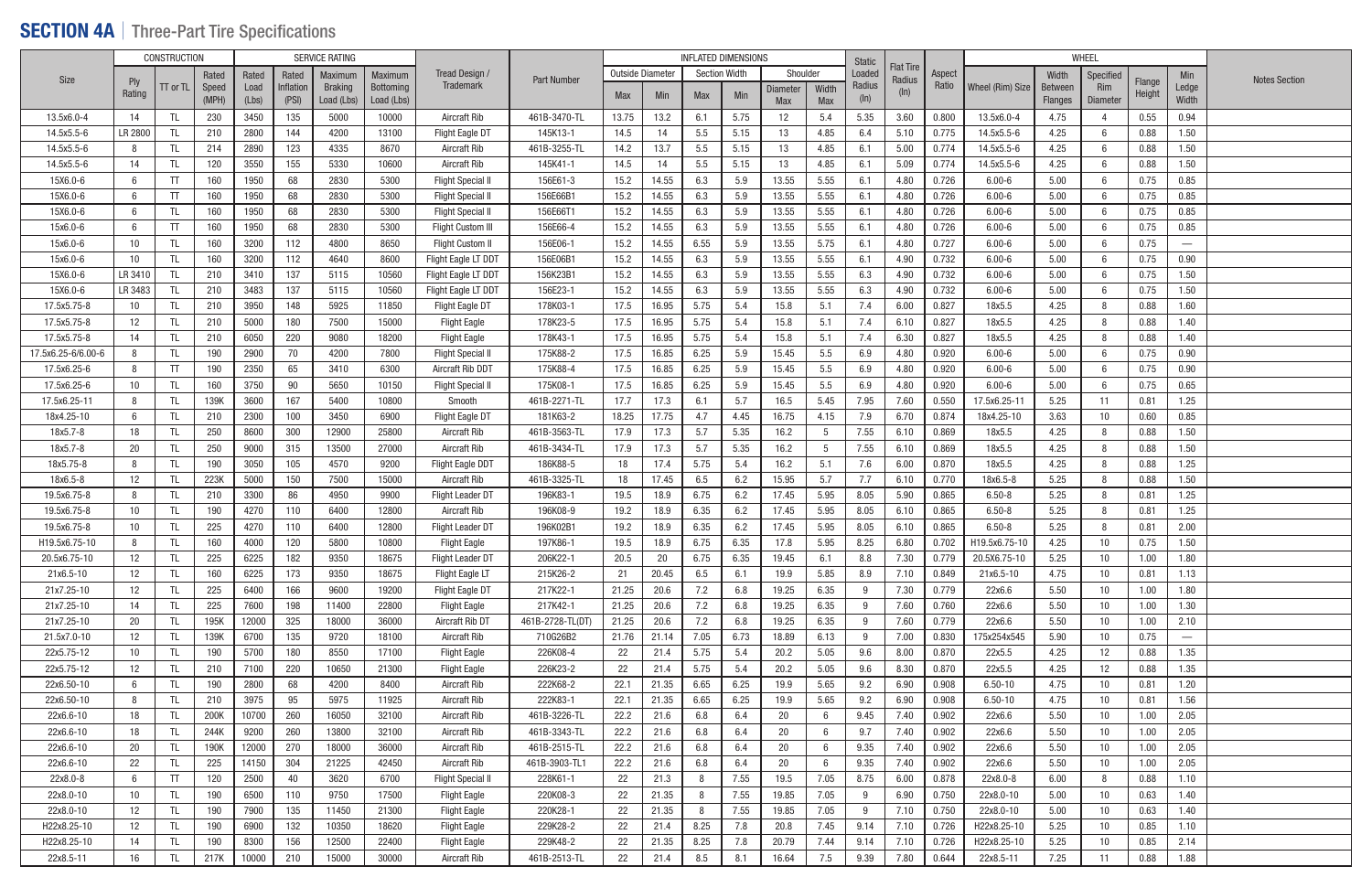### SECTION 4A | Three-Part Tire Specifications (con.)

|                      |                   | <b>CONSTRUCTION</b> |       |       |           | <b>SERVICE RATING</b> |                  |                         |                                  |                  |       | <b>INFLATED DIMENSIONS</b> |       |            |       | <b>Static</b>     |                            |        |                  |                | WHEEL             |                  |       |                      |
|----------------------|-------------------|---------------------|-------|-------|-----------|-----------------------|------------------|-------------------------|----------------------------------|------------------|-------|----------------------------|-------|------------|-------|-------------------|----------------------------|--------|------------------|----------------|-------------------|------------------|-------|----------------------|
| Size                 |                   |                     | Rated | Rated | Rated     | Maximum               | Maximum          | Tread Design /          | <b>Part Number</b>               | Outside Diameter |       | <b>Section Width</b>       |       | Shoulder   |       | Loaded            | <b>Flat Tire</b><br>Radius | Aspect |                  | Width          | Specified         |                  | Min   | <b>Notes Section</b> |
|                      | Ply<br>Rating     | $TT$ or $TL$        | Speed | Load  | Inflation | <b>Braking</b>        | <b>Bottoming</b> | <b>Trademark</b>        |                                  | <b>Max</b>       | Min   | Max                        | Min   | Diameter   | Width | Radius            | $(\ln)$                    | Ratio  | Wheel (Rim) Size | Between        | <b>Rim</b>        | Flange<br>Height | Ledge |                      |
|                      |                   |                     | (MPH) | (Lbs) | (PSI)     | Load (Lbs)            | Load (Lbs)       |                         |                                  |                  |       |                            |       | <b>Max</b> | Max   | (ln)              |                            |        |                  | <b>Flanges</b> | <b>Diameter</b>   |                  | Width |                      |
| 23x7.00-12           | $12 \overline{ }$ | TL.                 | 210   | 7800  | 160       | 11700                 | 23400            | <b>Flight Eagle</b>     | 237K23-2                         | 23.2             | 22.6  | 7.2                        | 6.8   | 21.15      | 6.3   | 9.89              | 7.90                       | 0.778  | 23x7.0-12        | 6.25           | 12                | 0.65             | 1.25  |                      |
| 24x7.25-12           | $12 \overline{ }$ | TL                  | 190   | 8150  | 164       | 12200                 | 24500            | <b>Flight Leader</b>    | 247R28-1                         | 24.5             | 23.95 | 7.5                        | - 7   | 22.25      | 6.5   | 10.39             | 7.80                       | 0.842  | 24x7.25-12       | 6.25           | $12 \overline{ }$ | 0.70             | 1.75  |                      |
| 24x8.0-13            | 18                | TL                  | 230K  | 12500 | 285       | 18750                 | 37500            | Aircraft Rib            | 461B-2506-TL                     | 24               | 23.4  | 8                          | 7.55  | 22         | 7.05  | 10.44             | 8.90                       | 0.688  | 24x8.0-13        | 5.75           | 13                | 1.00             | 2.05  |                      |
| B24x9.5-10.5         | 18                | TL.                 | 210   | 12200 | 160       | 18300                 | 32900            | Red Streak 700          | 249K83-3                         | 24               | 23.3  | 9.5                        | 8.95  | 21.6       | 8.4   | 9.85              | 7.69                       | 0.712  | B24x9.5-10.5     | 6.00           | 10.5              | 0.88             | 1.90  |                      |
| H25x8.0-12           | 16                | TL.                 | 210   | 11300 | 187       | 16950                 | 30515            | Flight Eagle LT         | 258K63-2                         | 25               | 24.4  | 8                          | 7.55  | 23.7       | 7.2   | 10.5              | 8.30                       | 0.814  | H25x8.0-12       | 5.25           | 12                | 0.98             | 1.80  |                      |
| 25.5x8.0-14          | 16                | -TL                 | 222   | 13939 | 285       | 20230                 | 40455            | <b>Aircraft Rib</b>     | 461B-3233-TL                     | 25.5             | 24.8  | 8                          | 7.55  | 23.14      | 6.84  | 12.6              | 9.40                       | 0.717  | 25.5x8.0-14      | 5.75           | 14                | 1.00             | 2.10  |                      |
| 25.5x8.0-14          | 20                | -TL                 | 217K  | 16200 | 310       | 23500                 | 43700            | Aircraft Rib            | 461B-3529-TL                     | 25.5             | 24.8  | 8                          | 7.55  | 23.13      | 6.84  | 10.94             | 9.40                       | 0.717  | 25.5x8.0-14      | 5.75           | 14                | 1.00             | 2.10  |                      |
| 25.5x8.75-10         | 14                | TL                  | 190   | 8500  | 101       | 12750                 | 22950            | Aircraft Rib            | 259K48G1                         | 25.6             | 24.7  | 8.65                       | 8.25  | 22.85      | 7.69  | 10.25             | 7.20                       | 0.896  | 24x7.7           | 5.50           | 10 <sup>°</sup>   | 0.91             | 1.50  |                      |
| 25.75x6.75-14        | 14                | TL                  | 210   | 10300 | 199       | 14930                 | 27800            | Aircraft Rib            | 256K43-2<br>256K43-3<br>256K43-4 | 25.75            | 25.1  | 6.75                       | 6.35  | 23.65      | 5.95  | 11.2              | 8.00                       | 0.884  | 26x6.6           | 5.00           | 14                | 1.00             | 1.70  |                      |
| 26x6.75-14           | 16                | TL                  | 190   | 11900 | 270       | 17850                 | 35700            | <b>Flight Eagle</b>     | 265K68-2                         | 26               | 25.3  | 6.75                       | 6.34  | 23.85      | 5.94  | 11.3              | 9.60                       | 0.888  | 26x6.6           | 5.00           | 14                | 1.00             | 1.90  |                      |
| 26x10.0-11           | 12                | TL.                 | 139K  | 9700  | 140       | 14550                 | 30400            | <b>Aircraft Rib</b>     | 461B-3251-TL                     | 26               | 25.5  | 10                         | 9.44  | 23.3       | 8.8   | 10.85             | 7.80                       | 0.758  | 26x10.0-11       | 8.00           | 11                | 1.00             | 1.95  |                      |
| 26x10.5-6            | 6                 | TL                  | 120   | 2765  | 25        | 4010                  | 7465             | Smooth                  | 260K61-1                         | 26               | 25.1  | 10.5                       | 9.95  | 22.4       | 9.25  | 9.64              | 5.00                       | 0.955  | $9.00 - 6$       | 6.75           | -6                | 0.88             | 1.45  |                      |
| H26.5X8.0-14         | 14                | TL                  | 210   | 10975 | 189       | 16475                 | 29590            | <b>Flight Leader</b>    | 269K43-2                         | 26.5             | 25.9  | 8                          | 7.55  | 25.25      | 7.2   | 11.3              | 9.30                       | 0.781  | H26.5x8.0-14     | 5.25           | 14                | 1.00             | 2.00  |                      |
| 27x7.75-15           | 12                | TL.                 | 225   | 9650  | 200       | 14475                 | 29000            | <b>Flight Leader</b>    | 275K22-1<br>275K22T1             | 27               | 26.3  | 7.75                       | 7.3   | 24.85      | 6.84  | 11.8              | 9.80                       | 0.773  | 29x7.7           | 6.00           | 15                | 1.00             | 1.60  |                      |
| 27.75x8.75-14.5      | 24                | TL.                 | 225K  | 21500 | 320       | 31175                 | 58050            | Aircraft Rib            | 461B-3537-TL                     | 27.75            | 27.05 | 8.75                       | 8.25  | 21.6       | 7.48  | 11.85             | 9.90                       | 0.759  | H27.75x8.75-14.5 | 6.00           | 14.5              | 1.20             | 2.35  |                      |
| 28x9.0-14            | 22                | TL                  | 185K  | 18100 | 280       | 27150                 | 54300            | Aircraft Rib            | 461B-3140-TL                     | 27.85            | 27.3  | 9.1                        | 8.6   | 25.25      | 8     | $12 \overline{ }$ | 9.60                       | 0.767  | 28x9.0-14        | 7.25           | 14                | 1.13             | 2.25  |                      |
| H29x9.0-15           | 16                | TL                  | 210   | 14500 | 196       | 21750                 | 39200            | <b>Flight Leader</b>    | 299K63-1                         | 29               | 28.2  | 9                          | 8.5   | 27.7       | 8.55  | 12.3              | 9.89                       | 0.777  | H29x9.0-15       | 6.00           | 15                | 0.95             | 2.15  |                      |
| 29x11.0-10           | 10                | TL                  | 120   | 7070  | 60        | 10250                 | 19100            | <b>Aircraft Rib</b>     | 110T01-3                         | 29               | 28.1  | 11                         | 10.4  | 25.6       | 9.35  | 11.4              | 7.30                       | 0.867  | 29x11.0-10       | 8.50           | 10                | 1.00             | 1.10  |                      |
| 29x11.0-10           | 10                | -TL                 | 210   | 7070  | 69        | 10605                 | 21210            | Aircraft Rib            | 110T03-1                         | 29               | 28.1  | 11                         | 10.4  | 25.6       | 9.35  | 11.39             | 7.30                       | 0.867  | 29x11.0-10       | 8.50           | 10                | 1.00             | 1.40  |                      |
| H30x9.5-16           | 16                | -TL                 | 225   | 15350 | 202       | 23025                 | 46050            | <b>Flight Leader</b>    | 302K62B1                         | 30               | 29.35 | 9.5                        | 8.95  | 28.6       | 8.55  | 12.85             | 10.20                      | 0.741  | H30x9.5-16       | 6.25           | 16                | 1.10             | 2.20  |                      |
| 30x11.50-14.5        | 24                | TL.                 | 210K  | 25000 | 243       | 36250                 | 67500            | Aircraft Rib            | 301K45G1                         | 29.75            | 28.75 | 11.5                       | -11   | 27         | 10.1  | 12.5              | 10.30                      | 0.656  | 30x11.5-14.5     | 9.75           | 14.5              | 1.25             | 2.75  |                      |
| 30x11.50-14.5        | 24                | TL.                 | 215K  | 25000 | 243       | 36250                 | 67500            | Aircraft Rib            | 461B-2573-TL<br>461B-3197-TL     | 29.75            | 28.75 | 11.5                       | -11   | 27         | 10.1  | 12.5              | 10.30                      | 0.656  | 30x11.5-14.5     | 9.75           | 14.5              | 1.25             | 2.75  |                      |
| 30x11.50-14.5        | 26                | TL                  | 215K  | 25000 | 245       | 36250                 | 67500            | Aircraft Rib            | 461B-3204-TL                     | 29.75            | 28.75 | 11.5                       | 11    | 27         | 10.1  | 12.5              | 10.40                      | 0.656  | 30x11.5-14.5     | 9.75           | 14.5              | 1.25             | 2.75  |                      |
| 30x11.50-14.5        | 26                | TL                  | 220K  | 26600 | 265       | 38570                 | 71800            | Aircraft Rib            | 461B-3430-TL                     | 29.75            | 28.75 | 11.5                       | -11   | 27         | 10.1  | 12.5              | 10.40                      | 0.656  | 30x11.5-14.5     | 9.75           | 14.5              | 1.25             | 2.75  |                      |
| H31x9.75-13          | 12                | TL                  | 190   | 9350  | 90        | 14020                 | 24300            | <b>Flight Leader</b>    | 319K28-1                         | 31               | 30.1  | 9.75                       | 9.2   | 27.71      | 8.3   | 12.39             | 8.80                       | 0.925  | 26.5x8.0-13      | 6.50           | 13                | 1.00             | 2.05  |                      |
| 31x9.75-14           | 12                | TL                  | 190   | 11100 | 115       | 16650                 | 33300            | <b>Flight Leader</b>    | 318K28-1                         | 30.9             | 30.1  | 9.85                       | 9.25  | 29.35      | 8.85  | 12.8              | 9.30                       | 0.873  | 31x9.75-14       | 8.00           | 14                | 1.00             | 2.15  |                      |
| H31x13.0-12          | 20                | TL.                 | 225   | 17200 | 155       | 25800                 | 51600            | <b>Flight Leader</b>    | 313K02-1                         | 31               | 30.1  | 13                         | 12.3  | 27.6       | 11.45 | 12.4              | 8.60                       | 0.732  | H31x13.0-12      | 8.00           | 12                | 1.20             | 2.70  |                      |
| H31x13.0-12          | 20                | TL.                 | 235   | 17200 | 155       | 25800                 | 51600            | <b>Flight Leader</b>    | 313K09-1                         | 31               | 30.1  | 13                         | 12.3  | 27.6       | 11.45 | 12.4              | 8.60                       | 0.732  | H31x13.0-12      | 8.00           | 12                | 1.20             | 2.70  |                      |
| 32x11.5-15           | 12                | TL.                 | 225   | 11200 | 120       | 16800                 | 33600            | <b>Flight Leader DT</b> | 321K22-2                         | 32               | 31.1  | 11.5                       | 10.8  | 29         | 10.5  | 13.55             | 10.00                      | 0.741  | 32x11.5-15       | 9.00           | 15                | 1.25             | 1.90  |                      |
| 32x11.5-15           | 26                | TL                  | 210K  | 27800 | 290       | 41700                 | 83400            | Aircraft Rib            | 461B-3675-TL                     | 32               | 31.45 | 11.5                       | 10.9  | 29         | 10.5  | 12.8              | 10.50                      | 0.747  | 32x11.5-15       | 9.00           | 15                | 1.25             | 3.00  |                      |
| 32x10.75-14          | $12 \overline{ }$ | TL.                 | 160   | 10200 | 85        | 14790                 | 27500            | Aircraft Rib            | 321R26T1                         | 32.55            | 31.65 | 10.95                      | 10.55 | 28.55      | 9.5   | 13.25             | 9.30                       | 0.842  | 32x10.75-14      | 9.25           | 14                | 1.05             | 2.00  |                      |
| 33.5x10.75-15        | 12                | TL                  | 160   | 12200 | 100       | 17690                 | 32900            | <b>Flight Leader</b>    | 331K26-2                         | 33.5             | 32.65 | 10.75                      | 10.14 | 30.2       | 9.14  | 13.69             | 9.80                       | 0.865  | 33.5x10.75-15    | 8.00           | 15                | 1.00             | 1.90  |                      |
| 34x9.25-16           | 18                | TL                  | 210   | 17800 | 190       | 26700                 | 53400            | <b>Flight Eagle</b>     | 348F83-2                         | 34               | 33.15 | 9.25                       | 8.75  | 30.75      | 8.14  | 14.35             | 10.69                      | 0.976  | 32x8.8           | 7.00           | 16                | 1.13             | 2.00  |                      |
| H34x9.25-18          | 18                | TL.                 | 225   | 19400 | 213       | 29100                 | 52400            | <b>Flight Eagle</b>     | 349K82-3                         | 34               | 33.15 | 9.25                       | 8.75  | 30.75      | 8.15  | 14.5              | 11.60                      | 0.865  | H34x9.25-18      | 6.00           | 18                | 1.20             | 2.40  |                      |
| 34x10.75-16          | 12                | TL                  | 190   | 13000 | 95        | 18850                 | 35100            | <b>Flight Leader</b>    | 347K28G1                         | 34.5             | 33.65 | 10.45                      | 9.89  | 31.14      | 8.89  | 14.25             | 10.50                      | 0.888  | 34x10.75-16      | 8.25           | 16                | 1.05             | 1.85  |                      |
| 34x10.75-16/10.50-16 | 10                | TL                  | 190   | 10870 | 80        | 15760                 | 29300            | <b>Flight Leader</b>    | 347K08T1                         | 34.5             | 33.65 | 10.45                      | 9.9   | 31.15      | 8.9   | 14.25             | 10.30                      | 0.888  | 34x10.75-16      | 8.25           | 16                | 1.05             | 1.85  |                      |
| 34x10.75-16/10.50-1  | 12                | TL                  | 190   | 13000 | 95        | 18850                 | 35100            | <b>Flight Leader</b>    | 347K28T1                         | 34.45            | 33.65 | 10.45                      | 9.8   | 31.1       | 8.85  | 14.3              | 10.50                      | 0.888  | 34x10.75-16      | 8.25           | 16                | 1.05             | 1.85  |                      |
| 34x14.0-12           | 24                | TL                  | 174K  | 17300 | 155       | 25590                 | 51900            | Aircraft Rib            | 461B-3518-TL                     | 34               | 32.6  | 14                         | 13.2  | 30.5       | 12.35 | 13.69             | 9.19                       | 0.782  | 34x14.0-12       | 11.00          | 12                | 1.38             | 3.00  |                      |
| 34.5x9.75-18         | 26                | TL.                 | 203K  | 32000 | 360       | 48000                 | 96000            | Aircraft Rib            | 461B-3440-TL                     | 34.5             | 33.7  | 9.75                       | 9.15  | 31.55      | 8.39  | 14.85             | 11.90                      | 0.851  | 34.5x9.75-18     | 7.50           | 18                | 1.25             | 2.55  |                      |
| 34.5x9.75-18         | 26                | TL                  | 225K  | 30100 | 340       | 45150                 | 90300            | Aircraft Rib            | 461B-3268-TL                     | 34.5             | 33.7  | 9.75                       | 9.15  | 31.55      | 8.4   | 14.85             | 11.90                      | 0.851  | 34.5x9.75-18     | 7.50           | 18                | 1.25             | 2.55  |                      |
| H35x11.0-18          | 20                | TL                  | 225   | 23400 | 216       | 35100                 | 63200            | <b>Flight Eagle</b>     | 350K02-1                         | 35               | 34.15 | 11                         | 10.4  | 33.3       | 9.9   | 14.8              | 11.80                      | 0.774  | H35x11.0-18      | 7.00           | 18                | 1.20             | 2.80  |                      |
| 35x11.5-16           | 22                | TL.                 | 222K  | 23000 | 210       | 34500                 | 69000            | Aircraft Rib            | 461B-3418-TL                     | 35               | 34.1  | 11.5                       | 10.9  | 31.8       | 10.1  | 14.75             | 10.80                      | 0.828  | 36x11            | 9.00           | 16                | 1.38             | 2.80  |                      |
| 35x11.5-17           | 26                | TL                  | 240   | 28300 | 255       | 42450                 | 76460            | Aircraft Rib            | 461B-3912-TL                     | 35               | 34.25 | 11.5                       | 10.9  | 31.76      | 10.12 | 14.8              | 11.70                      | 0.785  | 35x11.5-17       | 9.00           | 17                | 1.38             | 3.00  |                      |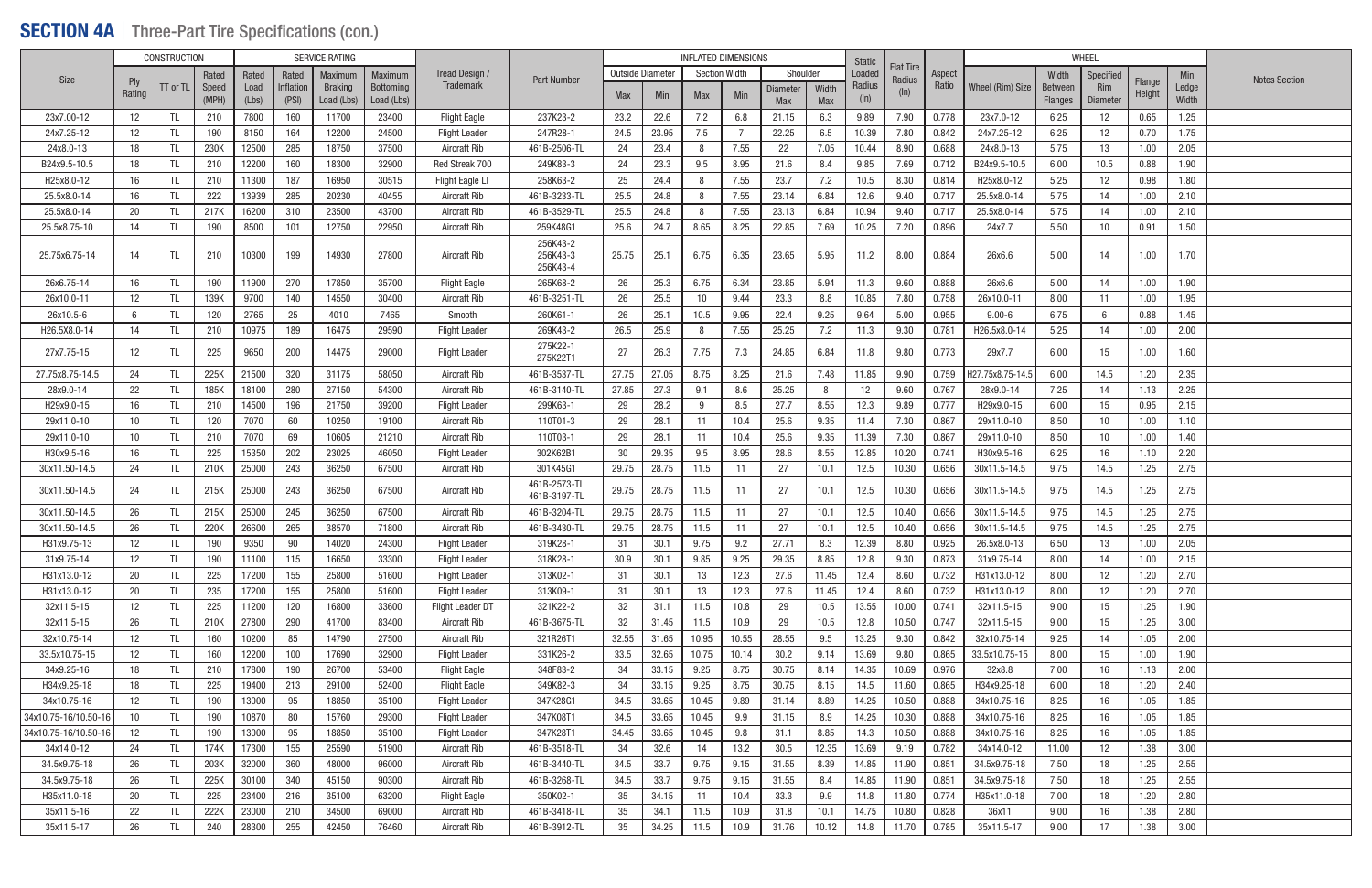### SECTION 4A | Three-Part Tire Specifications (con.)

|               |                      | <b>CONSTRUCTION</b> |       |       |           | <b>SERVICE RATING</b> |            |                         |                      |                  |       |                      | <b>INFLATED DIMENSIONS</b> |                 |       | Static |                            |        |                  |                | WHEEL           |                  |                                 |                      |
|---------------|----------------------|---------------------|-------|-------|-----------|-----------------------|------------|-------------------------|----------------------|------------------|-------|----------------------|----------------------------|-----------------|-------|--------|----------------------------|--------|------------------|----------------|-----------------|------------------|---------------------------------|----------------------|
| Size          |                      |                     | Rated | Rated | Rated     | Maximum               | Maximum    | Tread Design            | <b>Part Number</b>   | Outside Diameter |       | <b>Section Width</b> |                            | Shoulder        |       | Loaded | <b>Flat Tire</b><br>Radius | Aspect |                  | Width          | Specified       |                  | Min                             | <b>Notes Section</b> |
|               | <b>Ply</b><br>Rating | TT or TL            | Speed | Load  | Inflation | <b>Braking</b>        | Bottoming  | Trademark               |                      | Max              | Min   | Max                  | Min                        | <b>Diameter</b> | Width | Radius | (ln)                       | Ratio  | Wheel (Rim) Size | Between        | Rim             | Flange<br>Height | Ledge                           |                      |
|               |                      |                     | (MPH) | (Lbs) | (PSI)     | Load (Lbs)            | Load (Lbs) |                         |                      |                  |       |                      |                            | <b>Max</b>      | Max   | (ln)   |                            |        |                  | <b>Flanges</b> | <b>Diameter</b> |                  | Width                           |                      |
| 36x11.0-18    | 30                   |                     | 227K  | 35800 | 305       | 53700                 | 85150      | Aircraft Rib            | 461B-3477-TL         | 35.8             | 34.9  | 10.4                 | 9.85                       | 34.1            | 9.35  | 15.25  | 12.40                      | 0.856  | 36x11.0-18       | 8.50           | 18              | 1.75             | 3.20                            |                      |
| H36x11.5-19   | 20                   |                     | 225   | 24925 | 221       | 37400                 | 67300      | Flight Leader           | 363K02-1             | 36               | 35.25 | 11.5                 | 10.9                       | 34.3            | 10.35 | 15.3   | 12.40                      | 0.740  | H36x11.5-19      | 7.50           | 19              | 1.20             | 2.60                            |                      |
| H36x12.0-18   | 18                   |                     | 225   | 21525 | 177       | 32300                 | 58125      | <b>Flight Leader</b>    | 362K82-1             | 36               | 35.2  | 12                   | 11.35                      | 34.2            | 10.8  | 15.2   | 11.80                      | 0.753  | H36x12.0-18      | 7.75           | 18              | 1.20             | $\hspace{0.1mm}-\hspace{0.1mm}$ |                      |
| 37x11.75-16   | 12                   |                     | 190   | 13000 | 80        | 18850                 | 35100      | <b>Flight Leader</b>    | 371K28G1             | 37               | 36.1  | 11.75                | 11.15                      | 33.25           | 10.35 | 15.05  | 10.30                      | 0.897  | 37x11.75-16      | 9.25           | 16              | 1.00             | 1.63                            |                      |
| 37x14.0-14    | 24                   |                     | 225   | 25000 | 160       | 37500                 | 75000      | <b>Flight Leader</b>    | 374F42-4             | 37               | 36.05 | 14                   | 13.3                       | 32.85           | 12.3  | 15.14  | 10.50                      | 0.824  | 37x14.0-14       | 11.00          | 14              | 1.50             | 3.00                            |                      |
| H37x14.0-15   | 22                   |                     | 235   | 24100 | 165       | 36150                 | 65000      | <b>Flight Leader</b>    | 375K29-1             | 37               | 36.1  | 14                   | 13.3                       | 33.04           | 12.3  | 15.25  | 10.40                      | 0.788  | H37x14.0-15      | 9.00           | 15              | 1.30             | 2.80                            |                      |
| H38x12.0-19   | 20                   |                     | 210   | 25275 | 192       | 38000                 | 68300      | <b>Flight Eagle</b>     | 382K03-3             | 38               | 37.1  | 12                   | 11.35                      | 36.1            | 10.8  | 16     | 12.50                      | 0.794  | H38x12-19        | 7.75           | 19              | 1.30             | 2.73                            |                      |
| H38x12.0-19   | 20                   |                     | 225   | 25275 | 192       | 38000                 | 68300      | <b>Flight Eagle</b>     | 382K02-1             | 38               | 37.1  | 12                   | 11.35                      | 36.1            | 10.8  | 16     | 12.50                      | 0.794  | H38x12-19        | 7.75           | 19              | 1.30             | 2.73                            |                      |
| H38x13.0-18   | 20                   |                     | 225   | 25075 | 172       | 37625                 | 67730      | <b>Flight Leader</b>    | 383K02-1             | 38               | 37.15 | 13                   | 12.3                       | 36              | 11.7  | 15.8   | 11.80                      | 0.770  | H38x13.0-18      | 8.5            | 18              | 1.20             | 2.40                            |                      |
| H40x14.0-19   | 20                   |                     | 225   | 27100 | 166       | 39295                 | 73200      | <b>Flight Leader</b>    | 409K02-2             | 40               | 39.1  | 14                   | 13.2                       | 36.25           | 12    | 16.6   | 12.30                      | 0.755  | H40x14.0-19      | 9.00           | 19              | 1.20             | 2.50                            |                      |
| H40x14.5-19   | 24                   |                     | 225   | 33200 | 200       | 48140                 | 89600      | <b>Flight Leader</b>    | 419K42-3<br>419K42T1 | 40               | 39.1  | 14.5                 | 13.75                      | 36.25           | 12.8  | 16.64  | 12.70                      | 0.726  | H40x14.5-19      | 9.50           | 19              | 1.40             | 3.10                            |                      |
|               |                      |                     |       |       |           |                       |            |                         | 419K62-3             |                  |       |                      |                            |                 |       |        |                            |        |                  |                |                 |                  |                                 |                      |
| H40x14.5-19   | 26                   |                     | 225   | 36800 | 220       | 53360                 | 99360      | Flight Leader           | 419K62T1<br>419K62T2 | 40               | 39.1  | 14.5                 | 13.75                      | 36.25           | 12.8  | 16.64  | 12.89                      | 0.726  | H40x14.5-19      | 9.50           | 19              | 1.40             | 3.10                            |                      |
| H40x14.5-19   | 26                   |                     | 235   | 36800 | 220       | 53360                 | 99360      | <b>Flight Leader</b>    | 419K69T1             | 40               | 39.1  | 14.5                 | 13.75                      | 36.25           | 12.8  | 16.64  | 12.89                      | 0.726  | H40x14.5-19      | 9.50           | 19              | 1.40             | 3.10                            |                      |
| 40x15.5-16    | 28                   |                     | 235   | 39500 | 195       | 57270                 | 106600     | <b>Flight Leader</b>    | 405K89-2             | 40               | 39.05 | 15.5                 | 14.75                      | 35.7            | 13.64 | 16.1   | 11.39                      | 0.777  | 40x15.5-16       | 10.00          | 16              | 1.25             | 3.20                            |                      |
| 41x15.0-18    | 24                   |                     | 225   | 31400 | 190       | 47100                 | 94200      | <b>Flight Leader</b>    | 415K42G6             | -41              | 40.05 | 15                   | 14.25                      | 36.9            | 13.19 | 17.2   | 12.50                      | 0.769  | 41x15.0-18       | 12.75          | 18              | 1.63             | 3.00                            |                      |
| H41x15.0-19   | 24                   |                     | 225   | 33650 | 187       | 48800                 | 90900      | <b>Flight Leader</b>    | 416K42-1             | 41               | 40.1  | 15                   | 14.25                      | 38.79           | 13.5  | 17     | 12.90                      | 0.736  | H41x15.0-19      | 9.75           | 19              | 1.40             | 3.10                            |                      |
| H42x16.0-19   | 26                   |                     | 225   | 37800 | 190       | 56700                 | 102100     | <b>Flight Leader</b>    | 426K62-2             | 42               | 41.1  | 16                   | 15.2                       | 37.9            | 14.1  | 17.29  | 12.89                      | 0.722  | H40x14.5-19      | 9.50           | 19              | 1.40             | 3.10                            |                      |
| 43x16.0-20    | 28                   |                     | 174K  | 38600 | 215       | 56900                 | 115800     | Aircraft Rib            | 461B-3517-TL         | 43               | 42.1  | 16                   | 15.2                       | 38.9            | 14.15 | 17.95  | 13.70                      | 0.722  | 43x16.0-20       | 13.00          | 20              | 1.75             | 3.45                            |                      |
| H43.5x16.0-21 | 26                   |                     | 225   | 40600 | 210       | 60900                 | 109600     | <b>Flight Leader</b>    | 431K62-1             | 43.5             | 42.55 | 16                   | 15.2                       | 41.25           | 14.4  | 18.25  | 14.10                      | 0.706  | H44.5x16.5-21    | 10.50          | 21              | 1.60             | 1.24                            |                      |
| 44.5x16.5-18  | 30                   |                     | 225   | 42500 | 195       | 63750                 | 127500     | <b>Flight Leader</b>    | 456F02-4             | 44.5             | 43.5  | 16.5                 | 15.7                       | 39.7            | 14.5  | 18.35  | 12.80                      | 0.806  | 44x16            | 13.25          | 18              | 1.63             | 3.55                            |                      |
| H44.5x16.5-20 | 28                   |                     | 225   | 42800 | 195       | 64200                 | 115600     | <b>Flight Leader</b>    | 446K82-2             | 44.5             | 43.5  | 16.5                 | 15.7                       | 40.09           | 14.55 | 18.35  | 13.90                      | 0.745  | H44.5x16.5-20    | 10.50          | 20              | 1.60             | 3.50                            |                      |
| H44.5x16.5-21 | 28                   |                     | 225   | 44700 | 214       | 64800                 | 121000     | Flight Leader           | 441K82-1             | 44.5             | 43.5  | 16.5                 | 15.7                       | 42.2            | 14.8  | 18.5   | 13.50                      | 0.714  | H44.5x16.5-21    | 10.50          | 21              | 1.60             | 3.30                            |                      |
| H44.5x16.5-21 | 28                   |                     | 235   | 44700 | 214       | 64800                 | 121000     | <b>Flight Leader</b>    | 441K82T1<br>441K89-1 | 44.5             | 43.5  | 16.5                 | 15.7                       | 42.2            | 14.8  | 18.5   | 13.50                      | 0.714  | H44.5x16.5-21    | 10.50          | 21              | 1.60             | 3.30                            |                      |
| H44.5x16.5-21 | 30                   |                     | 235   | 48400 | 230       | 70180                 | 130680     | <b>Flight Leader</b>    | 441K09T1             | 44.5             | 43.5  | 16.5                 | 15.7                       | 42.2            | 14.8  | 18.5   | 13.50                      | 0.714  | H44.5x16.5-21    | 10.50          | 21              | 1.60             | 3.30                            |                      |
| B46x16.0-23.5 | 30                   |                     | 240K  | 53800 | 260       | 80700                 | 161400     | Aircraft Rib            | 461B-3355-TL         | 46               | 45.1  | 16                   | 15.2                       | 42.2            | 14.1  | 19.64  | 15.00                      | 0.707  | B46x16.0-23.5    | 10.50          | 23.5            | 1.25             | 3.15                            |                      |
| H46x18.0-20   | 28                   |                     | 225   | 44200 | 180       | 64100                 | 119300     | <b>Flight Leader</b>    | 468K82-2             | 46               | 45    | 18                   | 17.15                      | 41.29           | 15.85 | 18.85  | 13.60                      | 0.725  | H45x17.0-20      | 11.00          | 20              | 1.60             | 3.55                            |                      |
| H46x18.0-20   | 32                   |                     | 235   | 51100 | 205       | 74100                 | 138000     | <b>Flight Leader</b>    | 468K29-2             | 46               | 45    | 18                   | 17.15                      | 41.29           | 15.85 | 18.85  | 13.70                      | 0.725  | H45x17.0-20      | 11.00          | 20              | 1.60             | 3.80                            |                      |
| 49x18.0-22    | LR 52235             |                     | 225   | 52235 | 219       | 78353                 | 156705     | <b>Flight Leader</b>    | 498FL2-1             | 49               | 48    | 18                   | 17.15                      | 46.3            | 16.2  | 20.6   | 15.00                      | 0.754  | 49x18.0-22       | 13.75          | 22              | 1.88             | 3.75                            |                      |
| 49x19.0-20    | 32                   |                     | 235   | 51900 | 195       | 77800                 | 155700     | <b>Flight Leader</b>    | 491K29-3<br>491K29T3 | 49               | 48    | 19                   | 18.15                      | 43.8            | 16.7  | 20.29  | 14.00                      | 0.767  | 46x16            | 13.25          | 20              | 1.88             | 3.75                            |                      |
| 49x19.0-20    | 34                   |                     | 235   | 55700 | 215       | 83550                 | 167100     | <b>Flight Leader</b>    | 491K49T2             | 49               | 48    | 19                   | 18.15                      | 43.8            | 16.7  | 20.29  | 14.00                      | 0.767  | 46x16            | 13.25          | 20              | 1.88             | 3.75                            |                      |
| 49x19.0-20    | 34                   |                     | 245   | 55700 | 215       | 83550                 | 167100     | <b>Flight Leader</b>    | 491K45G2             | 49               | 48    | 19                   | 18.15                      | 43.8            | 16.7  | 20.29  | 14.00                      | 0.767  | 46x16            | 13.25          | 20              | 1.88             | 3.75                            |                      |
| H49x19.0-22   | 24                   |                     | 225   | 41000 | 155       | 61500                 | 110700     | <b>Flight Leader</b>    | 499K42T1             | 49               | 48    | 19                   | 18.15                      | 46.3            | 17.1  | 20.2   | 15.00                      | 0.712  | H49x19.0-22      | 12.00          | 22              | 1.70             | 3.95                            |                      |
| H49x19.0-22   | -32                  |                     | 235   | 56600 | 205       | 84900                 | 152800     | <b>Flight Leader</b>    | 499K29-3<br>499K29T1 | 49               | 48    | 19                   | 18.15                      | 46.29           | 17.1  | 20.2   | 15.00                      | 0.712  | H49x19.0-22      | 12.00          | 22              | 1.70             | 3.95                            |                      |
| 50x20.0-20    | 34                   |                     | 225   | 57000 | 205       | 85500                 | 171000     | <b>Flight Leader</b>    | 500K42-6             | 50               | 49    | 20                   | 19.1                       | 44.59           | 17.6  | 20.64  | 14.20                      | 0.754  | 50x20.0-20       | 16.25          | 20              | 1.88             | 3.95                            |                      |
| 50x21.0-20    | 30                   |                     | 225   | 49000 | 160       | 73500                 | 132300     | <b>Flight Leader</b>    | 501K02-1             | 50               | 49    | 21                   | 20.05                      | 44.59           | 18.5  | 20.2   | 13.90                      | 0.718  | 46x16            | 13.25          | 20              | 1.75             | 3.60                            |                      |
| 52x20.5-20    | 36                   |                     | 225   | 62500 | 200       | 93750                 | 187500     | <b>Flight Leader</b>    | 521K62-3             | 52               | 51    | 20.5                 | 19.6                       | 46.25           | 18.04 | 21.29  | 14.60                      | 0.786  | 50x20.0-20       | 16.25          | 20              | 1.88             | 4.20                            |                      |
| 52x20.5-23    | 30                   | TL.                 | 235   | 63700 | 195       | 95500                 | 172000     | <b>Flight Leader</b>    | 520K09-7             | 52               | 51    | 20.5                 | 19.6                       | 46.8            | 18.05 | 21.29  | 15.10                      | 0.711  | 52x20.5-23       | 13.00          | 23              | 1.50             | 3.25                            |                      |
| 54x21.0-23    | 36                   |                     | 235   | 68500 | 223       | 102750                | 205500     | <b>Flight Leader</b>    | 542K69-4             | 54               | 53    | 21                   | 20.15                      | 50.9            | 18.9  | 22.5   | 16.00                      | 0.741  | 54x21.0-23       | 16.25          | 23              | 2.00             | 4.20                            |                      |
| H54x21.0-24   | 36                   |                     | 235   | 72200 | 212       | 104700                | 194900     | <b>Flight Leader ER</b> | 541K69-2             | 54               | 53    | 21                   | 20.1                       | 51              | 18.9  | 22.2   | 16.00                      | 0.717  | H54x21.0-24      | 13.00          | 24              | 1.80             | 4.25                            |                      |
| 56x20.0-20    | 24                   |                     | 210   | 38500 | 110       | 57750                 | 115500     | <b>Flight Leader</b>    | 560F43-1             | 56               | 54.8  | 20                   | 19.1                       | 49.5            | 17.6  | 22.7   | 14.00                      | 0.904  | 20.00-20         | 15.50          | 20              | 2.00             | 3.40                            |                      |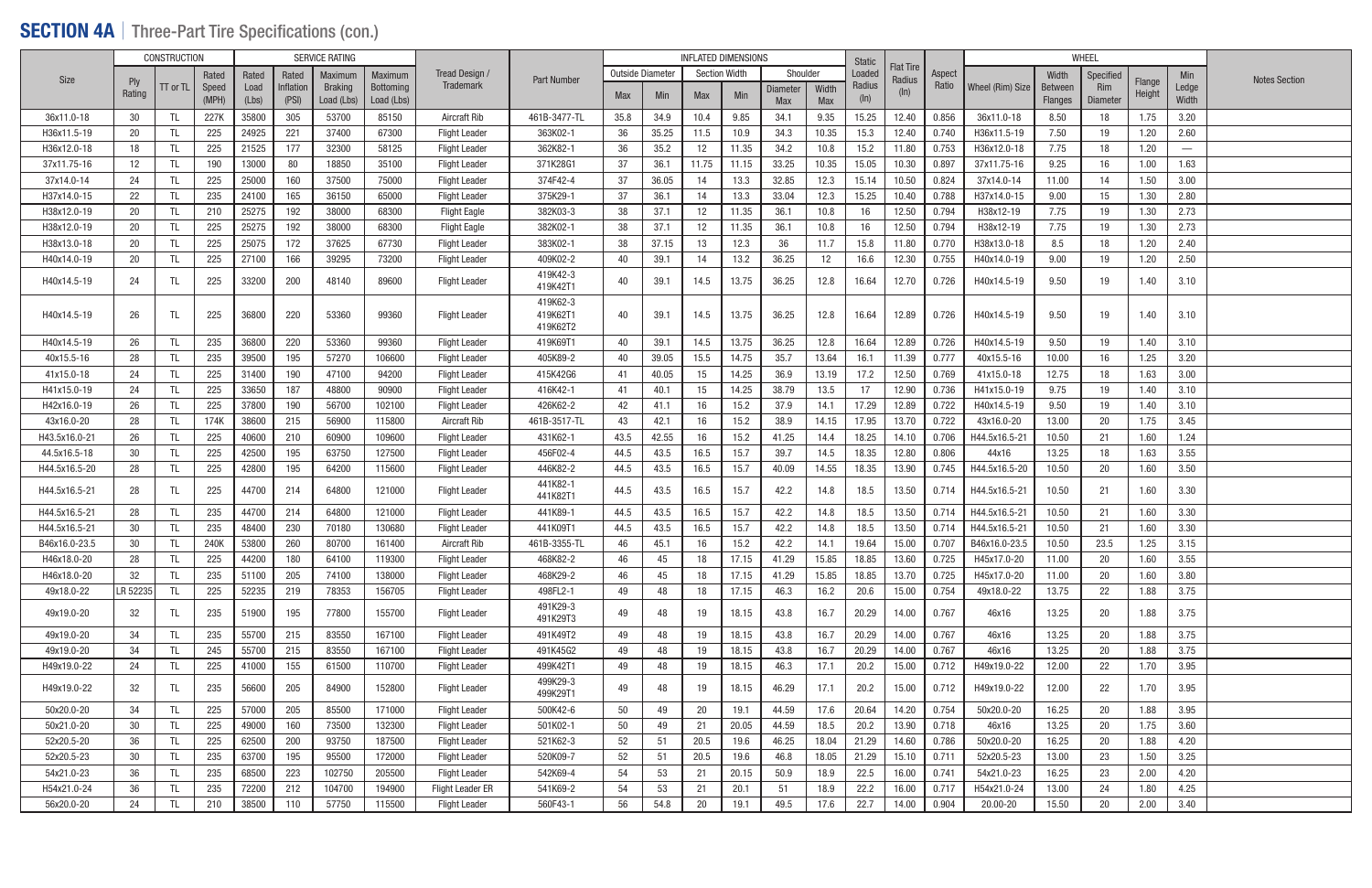## SECTION 4B | Type I

|             | CONSTRUCTION<br>SERVICE RATING |                   |               |                         |       |                                               |                                                      |                  |             |            | <b>INFLATED DIMENSIONS</b> |                      |     |            | Static                        |      |      |                                 |                                    | WHEEI              |                  |      |                |                      |
|-------------|--------------------------------|-------------------|---------------|-------------------------|-------|-----------------------------------------------|------------------------------------------------------|------------------|-------------|------------|----------------------------|----------------------|-----|------------|-------------------------------|------|------|---------------------------------|------------------------------------|--------------------|------------------|------|----------------|----------------------|
|             |                                |                   | Rated   Rated |                         |       |                                               | Rated Maximum Maximum<br>Inflation Braking Bottoming | Tread Design /   | Part Number |            | Outside Diameter           | <b>Section Width</b> |     | Shoulder   |                               |      |      | <b>Example Flat Tire</b> Aspect |                                    | Width              | Specified Flange |      | Min            | <b>Notes Section</b> |
| <b>Size</b> | Rating                         | <b>I</b> TT or TL |               | Load<br>$(MPH)$ $(Lbs)$ | (PSI) | $\vert$ Load (Lbs) $\vert$ Load (Lbs) $\vert$ |                                                      | <b>Trademark</b> |             | <b>Max</b> | Min                        | <b>Max</b>           | Min | <b>Max</b> | Width<br><b>Max</b>           |      |      |                                 | Ratio   Wheel (Rim) Size   Between | Flanges   Diameter | Rim              |      | Ledge<br>Width |                      |
|             |                                |                   |               |                         |       |                                               |                                                      |                  |             |            |                            |                      |     |            |                               |      |      |                                 |                                    |                    |                  |      |                |                      |
|             | 10                             |                   | 120           | 5500                    | 70    | 7980                                          | 14800                                                | Aircraft Rib     | 270A01B3    | 27.78      | 26.95                      | 9.75                 |     |            | $\overbrace{\phantom{aaaaa}}$ | 11.6 | 8.80 | 0.727                           |                                    | 8.938              |                  | 0.69 |                |                      |

# SECTION 4C | Type III

|                  |                | <b>CONSTRUCTION</b> |       |       |           | <b>SERVICE RATING</b> |            |                          |                          |                  |       | <b>INFLATED DIMENSIONS</b> |      |          |       | Static        |                            |        |                  |         | WHEEL           |        |       |                      |
|------------------|----------------|---------------------|-------|-------|-----------|-----------------------|------------|--------------------------|--------------------------|------------------|-------|----------------------------|------|----------|-------|---------------|----------------------------|--------|------------------|---------|-----------------|--------|-------|----------------------|
| Size             | Ply            |                     | Rated | Rated | Rated     | Maximum               | Maximum    | Tread Design             | <b>Part Number</b>       | Outside Diameter |       | <b>Section Width</b>       |      | Shoulder |       | Loaded        | <b>Flat Tire</b><br>Radius | Aspect |                  | Width   | Specified       | Flange | Min   | <b>Notes Section</b> |
|                  | Rating         | $TT$ or $TL$        | Speed | Load  | Inflation | <b>Braking</b>        | Bottoming  | <b>Trademark</b>         |                          | Max              | Min   | Max                        | Min  | Diameter | Width | Radius        | (ln)                       | Ratio  | Wheel (Rim) Size | Between | <b>Rim</b>      | Height | Ledge |                      |
|                  |                |                     | (MPH) | (Lbs) | (PSI)     | Load (Lbs)            | Load (Lbs) |                          |                          |                  |       |                            |      | Max      | Max   | $(\ln)$       |                            |        |                  | Flanges | Diameter        |        | Width |                      |
| $5.00 - 4$       | - 6            | <b>TT</b>           | 120   | 1200  | 55        | 1740                  | 3200       | Aircraft Rib             | 504C61-2                 | 13.25            | 12.7  | 5.05                       | 4.75 | 11.6     | 4.3   | 5.2           | 3.80                       | 0.916  | $5.00 - 4$       | 3.50    |                 | 0.75   | 0.80  |                      |
| $5.00 - 4$       | 14             | TL                  | 120   | 2550  | 115       | 3700                  | 6900       | Aircraft Rib             | 504T41-2                 | 13.25            | 12.7  | 5.05                       | 4.75 | 11.6     | 4.3   | 5.2           | 4.00                       | 0.916  | $5.00 - 4$       | 3.50    |                 | 0.75   | 1.10  |                      |
| $5.00 - 4.5$     | 6              | TL                  | 120K  | 1650  | 78        | 2390                  | 4500       | <b>Twin Contact</b>      | 545M6CB1                 | 13.45            | 12.95 | 5.3                        | -5   | 13.2     | 3.6   | 5.3           | 4.00                       | 0.845  | $5.00 - 4.5$     | 4.00    | 4.5             | 0.65   | 0.94  |                      |
| $5.00 - 5$       | 4              | TT                  | 120   | 800   | 31        | 1160                  | 2200       | <b>Flight Special II</b> | 505C41-4                 | 14.2             | 13.65 | 4.95                       | 4.65 | 12.55    | 4.2   | 5.7           | 4.30                       | 0.930  | $5.00 - 5$       | 3.50    |                 | 0.75   | 0.80  |                      |
| $5.00 - 5$       | $\overline{4}$ | TT                  | 160   | 800   | 31        | 1160                  | 2200       | <b>Flight Custom III</b> | 505C46-4                 | 14.2             | 13.65 | 4.95                       | 4.65 | 12.55    | 4.2   | 5.7           | 4.30                       | 0.930  | $5.00 - 5$       | 3.50    | $\overline{5}$  | 0.75   | 0.80  |                      |
| $5.00 - 5$       | - 6            | TT                  | 120   | 1285  | 50        | 1860                  | 3500       | <b>Flight Special II</b> | 505C61-8                 | 14.2             | 13.65 | 4.95                       | 4.65 | 12.55    | 4.2   | 5.7           | 4.30                       | 0.930  | $5.00 - 5$       | 3.50    |                 | 0.75   | 0.80  |                      |
| $5.00 - 5$       | - 6            |                     | 160   | 1285  | 50        | 1860                  | 3500       | <b>Flight Special II</b> | 505T61-1                 | 14.2             | 13.65 | 4.95                       | 4.65 | 12.55    | 4.2   | 5.7           | 4.30                       | 0.930  | $5.00 - 5$       | 3.50    | 5               | 0.75   | 0.80  |                      |
| $5.00 - 5$       | 6              | <b>TT</b>           | 160   | 1285  | 50        | 1860                  | 3500       | Flight Custom III        | 505C66-5                 | 14.2             | 13.65 | 4.95                       | 4.65 | 12.55    | 4.2   | 5.7           | 4.30                       | 0.930  | $5.00 - 5$       | 3.50    | 5               | 0.75   | 0.80  |                      |
| $5.00 - 5$       | 10             | <b>TT</b>           | 120   | 2150  | 88        | 3120                  | 5800       | <b>Flight Special II</b> | 505C01-2                 | 14.2             | 13.65 | 4.95                       | 4.65 | 12.55    | 4.2   | 5.7           | 4.30                       | 0.930  | $5.00 - 5$       | 3.50    | -5              | 0.75   | 0.80  |                      |
| $5.00 - 5$       | 10             |                     | 190   | 2150  | 88        | 3120                  | 5800       | Flight Eagle LT          | 505T08-1                 | 14.2             | 13.65 | 4.95                       | 4.65 | 12.55    | 4.2   | 5.7           | 4.30                       | 0.930  | $5.00 - 5$       | 3.50    |                 | 0.75   | 0.80  |                      |
| $6.00 - 6$       | $\overline{4}$ | <b>TT</b>           | 120   | 1150  | 29        | 1670                  | 3100       | <b>Flight Special II</b> | 606C41-6                 | 17.5             | 16.8  | 6.3                        | 5.9  | 15.45    | 5.35  | 6.9           | 4.80                       | 0.913  | $6.00 - 6$       | 5.00    |                 | 0.75   | 0.80  |                      |
| $6.00 - 6$       | $\overline{4}$ | T                   | 120   | 1150  | 29        | 1670                  | 3100       | <b>Flight Special II</b> | 606C41B1                 | 17.5             | 16.8  | 6.3                        | 5.9  | 15.45    | 5.35  | 6.9           | 4.80                       | 0.913  | $6.00 - 6$       | 5.00    |                 | 0.75   | 0.80  |                      |
| $6.00 - 6$       | $\overline{4}$ | TT                  | 160   | 1150  | 29        | 1670                  | 3100       | <b>Flight Custom III</b> | 606C46-6                 | 17.5             | 16.8  | 6.3                        | 5.9  | 15.45    | 5.35  | 6.9           | 4.80                       | 0.913  | $6.00 - 6$       | 5.00    |                 | 0.75   | 0.80  |                      |
| $6.00 - 6$       | 6              | <b>TT</b>           | 120   | 1750  | 42        | 2540                  | 4700       | <b>Flight Special II</b> | 606C61-6<br>606C61B1     | 17.5             | 16.8  | 6.3                        | 5.9  | 15.45    | 5.35  | 6.9           | 4.80                       | 0.913  | $6.00 - 6$       | 5.00    |                 | 0.75   | 0.85  |                      |
| $6.00 - 6$       | 6              | TT                  | 160   | 1750  | 42        | 2540                  | 4700       | Flight Custom III        | 606C66-8                 | 17.5             | 16.8  | 6.3                        | 5.9  | 15.45    | 5.35  | 6.9           | 4.80                       | 0.913  | $6.00 - 6$       | 5.00    |                 | 0.75   | 0.85  |                      |
| $6.00 - 6$       | -8             | T                   | 120   | 2350  | 55        | 3410                  | 6300       | <b>Flight Special II</b> | 606C81B1                 | 17.5             | 16.8  | 6.3                        | 5.9  | 15.45    | 5.35  | 6.9           | 4.80                       | 0.913  | $6.00 - 6$       | 5.00    |                 | 0.75   | 0.90  |                      |
| $6.00 - 6$       | -8             | -TI                 | 160   | 2350  | 55        | 3410                  | 6300       | Aircraft Rib             | 461B-2297-TL             | 17.5             | 16.8  | 6.3                        | 5.9  | 15.45    | 5.35  | 6.9           | 4.80                       | 0.913  | $6.00 - 6$       | 5.00    |                 | 0.75   | 0.90  |                      |
| $6.00 - 6$       | 8              | TT                  | 160   | 2350  | 55        | 3410                  | 6300       | <b>Flight Special</b>    | 606C86-3                 | 17.5             | 16.8  | 6.3                        | 5.9  | 15.45    | 5.35  | 6.9           | 4.80                       | 0.913  | $6.00 - 6$       | 5.00    |                 | 0.75   | 0.90  |                      |
| $6.00 - 6$       | 8              | TT                  | 160   | 2350  | 55        | 3410                  | 6300       | <b>Flight Custom III</b> | 606C86-6<br>606T86-3     | 17.5             | 16.8  | 6.3                        | 5.9  | 15.45    | 5.35  | 6.9           | 4.80                       | 0.913  | $6.00 - 6$       | 5.00    |                 | 0.75   | 0.90  |                      |
| 6.00-6.5/420x150 | $\overline{4}$ | TT                  | 120   | 1750  | 45        | 2540                  | 4725       | Aircraft Rib             | 607C41-2                 | 17.3             | 16.8  | 5.9                        | 5.6  | 15.25    | 5     | 6.95          | 4.90                       | 0.916  | $6.00 - 6.5$     | 3.79    | 6.5             | 0.72   | 0.75  |                      |
| $6.50 - 8$       | 6              | TT                  | 160   | 2300  | 51        | 3340                  | 6200       | <b>Flight Custom III</b> | 658C66-2                 | 19.85            | 19.15 | 6.9                        | 6.35 | 17.7     | 5.85  | 8             | 5.90                       | 0.867  | $6.50 - 8$       | 5.25    |                 | 0.81   | 0.95  |                      |
| $6.50 - 8$       | - 8            | TT                  | 120   | 3150  | 75        | 4570                  | 8500       | <b>Flight Special II</b> | 658C81-3                 | 19.85            | 19.15 | 6.9                        | 6.35 | 17.7     | 5.85  | 8             | 5.90                       | 0.867  | $6.50 - 8$       | 5.25    |                 | 0.81   | 0.95  |                      |
| $6.50 - 8$       | - 8            |                     | 139K  | 3150  | 75        | 4570                  | 8500       | Aircraft Rib             | 461B-2145-TL             | 19.85            | 19.15 | 6.9                        | 6.35 | 17.7     | 5.85  | 8             | 5.90                       | 0.867  | $6.50 - 8$       | 5.25    |                 | 0.81   | 0.95  |                      |
| $6.50 - 8$       | -8             | -TI                 | 160   | 3150  | 75        | 4570                  | 8500       | <b>Flight Custom III</b> | 658C86-4                 | 19.85            | 19.15 | 6.9                        | 6.35 | 17.7     | 5.85  | 8             | 5.90                       | 0.867  | $6.50 - 8$       | 5.25    |                 | 0.81   | 0.95  |                      |
| $6.50 - 8$       | -8             | -TI                 | 160   | 3150  | 75        | 4570                  | 8500       | Flight Custom III        | 658T86-3                 | 19.85            | 19.15 | 6.9                        | 6.35 | 17.7     | 5.85  | 8             | 5.90                       | 0.867  | $6.50 - 8$       | 5.25    |                 | 0.81   | 0.95  |                      |
| $6.50 - 10$      | 6              |                     | 160   | 2770  | 60        | 4020                  | 7500       | <b>Flight Custom III</b> | 650T66-3                 | 22.1             | 21.35 | 6.65                       | 6.25 | 19.9     | 5.65  | 9.1           | 6.90                       | 0.908  | $6.50 - 10$      | 4.75    | 10              | 0.81   | 0.95  |                      |
| $6.50 - 10$      | 8              | <b>TT</b>           | 120   | 3750  | 80        | 5440                  | 10100      | <b>Flight Special II</b> | 650C81-5                 | 22.1             | 21.35 | 6.65                       | 6.25 | 19 Q     | 5.65  | $Q_1$<br>◡. ៲ | 7.10                       | 0.908  | $6.50 - 10$      | 4.75    | 10 <sup>°</sup> | 0.81   | 1.10  |                      |
| $6.50 - 10$      | 8              | TT                  | 160   | 3750  | 80        | 5440                  | 10100      | Flight Custom III        | 650C86-3                 | 22.1             | 21.35 | 6.65                       | 6.25 | 19.9     | 5.65  | 9.1           | 7.10                       | 0.908  | $6.50 - 10$      | 4.75    | 10 <sup>°</sup> | 0.81   | 0.95  |                      |
| $6.50 - 10$      | 10             | TT                  | 160   | 4750  | 100       | 6890                  | 12800      | Flight Custom III        | 650C06-3                 | 22.1             | 21.35 | 6.65                       | 6.25 | 19.9     | 5.65  | 9.1           | 7.10                       | 0.908  | $6.50 - 10$      | 4.75    | 10 <sup>°</sup> | 0.81   | 1.10  |                      |
| $6.50 - 10$      | 10             | TL.                 | 160   | 4750  | 100       | 6890                  | 12800      | Aircraft Rib             | 650Y0A-1<br>461B-2058-TL | 22.1             | 21.35 | 6.65                       | 6.25 | 19.9     | 5.65  | 9.1           | 7.10                       | 0.908  | $6.50 - 10$      | 4.75    | 10              | 0.81   | 1.10  |                      |
| $6.50 - 10$      | 12             | TL.                 | 160   | 5750  | 120       | 8340                  | 15500      | <b>Flight Special II</b> | 650T26-2                 | 22.1             | 21.35 | 6.65                       | 6.25 | 19.9     | 5.65  | 9.1           | 7.10                       | 0.908  | $6.50 - 10$      | 4.75    | 10              | 0.81   | 1.10  |                      |
| $6.50 - 10$      | 14             |                     | 160K  | 7738  | 159       | 11600                 | 23200      | Aircraft Rib             | 650G4KG1                 | 22.1             | 21.35 | 6.65                       | 6.25 | 19.9     | 5.65  | 9.1           | 7.10                       | 0.908  | $6.50 - 10$      | 4.75    | 10              | 0.81   | 1.10  |                      |
| $6.50 - 10$      | 14             |                     | 174K  | 7738  | 159       | 11600                 | 23200      | Aircraft Rib             | 650G4EG1                 | 22.1             | 21.35 | 6.65                       | 6.25 | 19.9     | 5.65  | 9.1           | 7.10                       | 0.908  | $6.50 - 10$      | 4.75    | 10              | 0.81   | 1.10  |                      |
| $7.00 - 6$       | 6              | TT                  | 120   | 1900  | 38        | 2760                  | 5100       | <b>Flight Special II</b> | 706C61-4                 | 18.75            | 18    |                            | 6.45 | 16.45    | 5.95  | 7.3           | 4.80                       | 0.920  | $6.00 - 6$       | 5.00    |                 | 0.75   | 0.70  |                      |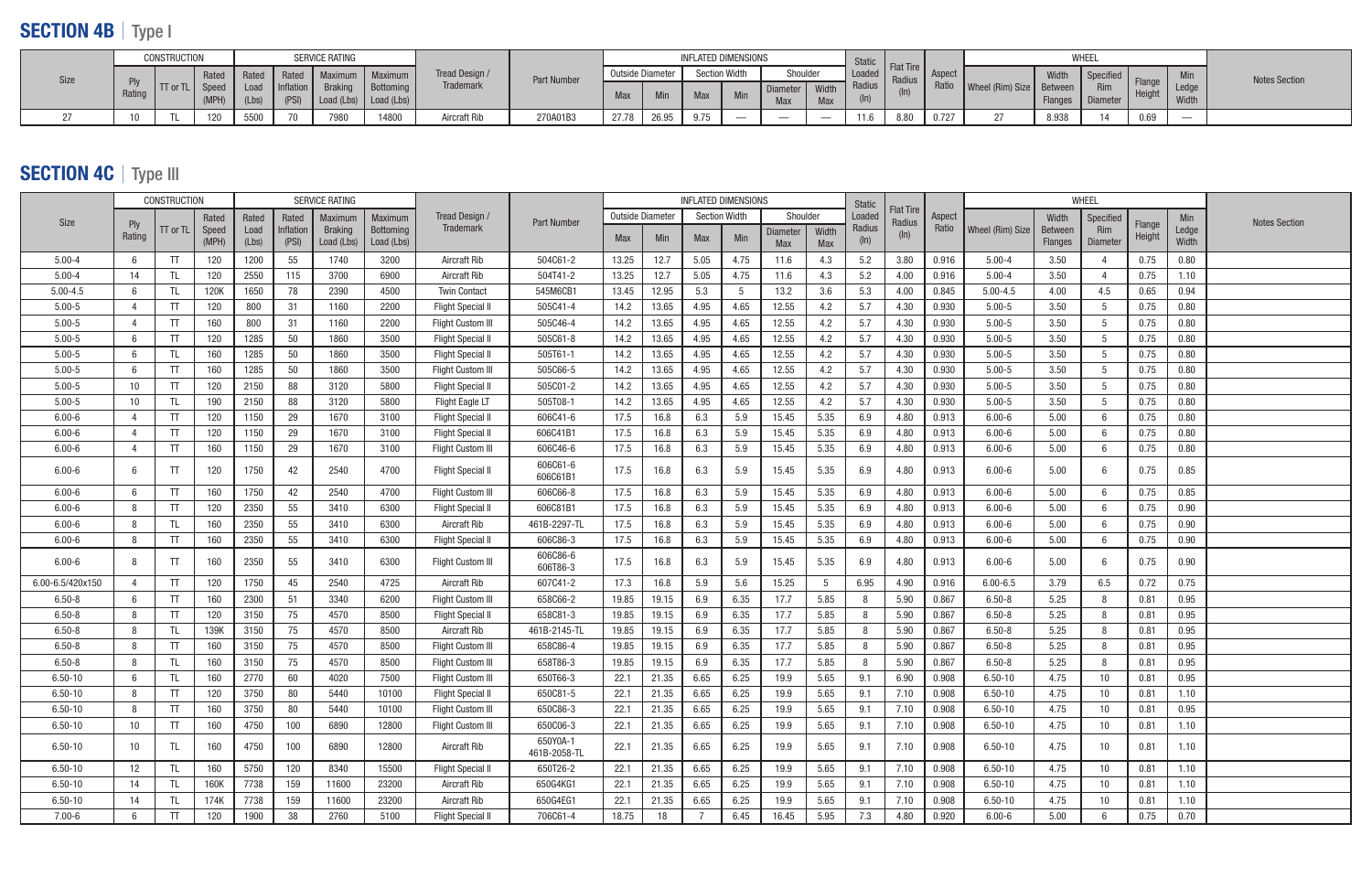### SECTION 4C | Type III (con.)

|                    |                | <b>CONSTRUCTION</b> |       |       |           | <b>SERVICE RATING</b> |            |                          |                    |                         |       | <b>INFLATED DIMENSIONS</b> |            |                 |            | <b>Static</b> |                            |        |                  |         | <b>WHEEL</b>     |                  |                                 |                      |
|--------------------|----------------|---------------------|-------|-------|-----------|-----------------------|------------|--------------------------|--------------------|-------------------------|-------|----------------------------|------------|-----------------|------------|---------------|----------------------------|--------|------------------|---------|------------------|------------------|---------------------------------|----------------------|
| Size               |                |                     | Rated | Rated | Rated     | Maximum               | Maximum    | Tread Design             | <b>Part Number</b> | <b>Outside Diameter</b> |       | <b>Section Width</b>       |            | Shoulder        |            | Loaded        | <b>Flat Tire</b><br>Radius | Aspect |                  | Width   | Specified        |                  | <b>Min</b>                      | <b>Notes Section</b> |
|                    | Ply<br>Rating  | $TT$ or $TL$        | Speed | Load  | Inflation | <b>Braking</b>        | Bottoming  | <b>Trademark</b>         |                    | <b>Max</b>              | Min   | <b>Max</b>                 | <b>Min</b> | <b>Diameter</b> | Width      | Radius        | $(\ln)$                    | Ratio  | Wheel (Rim) Size | Between | Rim              | Flange<br>Height | Ledge                           |                      |
|                    |                |                     | (MPH) | (Lbs) | (PSI)     | Load (Lbs)            | Load (Lbs) |                          |                    |                         |       |                            |            | Max             | <b>Max</b> | $(\ln)$       |                            |        |                  | Flanges | <b>Diameter</b>  |                  | Width                           |                      |
| $7.00 - 6$         | 6              | <b>TT</b>           | 160   | 1900  | 38        | 2760                  | 5100       | <b>Flight Custom III</b> | 706C66-3           | 18.75                   | 18    | 7                          | 6.45       | 16.45           | 5.95       | 7.3           | 4.80                       | 0.920  | $6.00 - 6$       | 5.00    | 6                | 0.75             | 0.70                            |                      |
| $7.00 - 6$         | -8             | TT                  | 160   | 2550  | 54        | 3700                  | 6900       | <b>Flight Custom III</b> | 706C86-3           | 18.75                   | 18    | $\overline{7}$             | 6.45       | 16.45           | 5.95       | 7.3           | 4.80                       | 0.920  | $6.00 - 6$       | 5.00    |                  | 0.75             | 0.90                            |                      |
| $7.00 - 6$         | 10             | TL                  | 160   | 3600  | 73        | 5225                  | 9700       | <b>Flight Custom II</b>  | 706T01-1           | 18.75                   | 18    | 7                          | 6.45       | 16.45           | 5.95       | 7.3           | 4.80                       | 0.920  | $6.00 - 6$       | 5.00    |                  | 0.75             | 0.90                            |                      |
| $7.00 - 8$         | 10             | -TL                 | 120   | 4500  | 84        | 6750                  | 12150      | <b>Rib All Weather</b>   | 708C01-1           | 20.85                   | 20.1  | 7.3                        | 6.84       | 18.54           | 6.19       | 8.35          | 5.90                       | 0.882  | $7.00 - 8$       | 5.50    |                  | 0.81             | 1.30                            |                      |
| $7.00 - 8$         | 16             | TL                  | 130K  | 6650  | 125       | 9640                  | 18000      | <b>Aircraft Rib</b>      | 461B-3294-TL       | 20.85                   | 20.1  | 7.3                        | 6.84       | 18.54           | 6.19       | 8.35          | 6.30                       | 0.882  | $7.00 - 8$       | 5.50    |                  | 0.81             | 1.30                            |                      |
| 7.50-14            | 12             | Π                   | 160   | 8700  | 130       | 12620                 | 23500      | Aircraft Rib             | 754C26-2           | 27.75                   | 27    | 7.65                       | 7.19       | 25.29           | 6.5        | 11.64         | 9.10                       | 0.901  | 7.50-14          | 5.50    | 14               | 0.81             | 1.65                            |                      |
| $8.00 - 4$         | $\overline{4}$ | TT                  | 120   | 1100  | 24        | 1600                  | 3000       | Aircraft Rib             | 804C41-1           | 18                      | 17.15 | 8.3                        | 7.8        | 15.5            | 7.05       | 6.65          | 3.80                       | 0.842  | $8.00 - 4$       | 5.50    |                  | 0.69             | 0.61                            |                      |
| $8.00 - 6$         | 6              | TT                  | 120   | 2050  | 35        | 2970                  | 5500       | <b>Flight Special I</b>  | 806C61-5           | 19.5                    | 18.75 | 7.95                       | 7.35       | 17.04           | 6.75       | 7.55          | 4.80                       | 0.857  | $6.00 - 6$       | 5.00    |                  | 0.75             | 0.85                            |                      |
| $8.00 - 6$         | -8             | <b>TT</b>           | 120   | 2800  | 48        | 4060                  | 7600       | <b>Flight Special I</b>  | 806C81-2           | 19.5                    | 18.75 | 7.95                       | 7.35       | 17.04           | 6.75       | 7.55          | 4.80                       | 0.857  | $6.00 - 6$       | 5.00    |                  | 0.75             | 0.85                            |                      |
| $8.50 - 6$         | 6              | -TL                 | 120   | 2275  | 30        | 3300                  | 6100       | Aircraft Rib             | 856T61-1           | 22.1                    | 21.15 | 8.85                       | 8.3        | 19.2            | 7.5        | 8.39          | 5.00                       | 0.911  | $8.50 - 6$       | 6.00    |                  | 0.88             | 0.90                            |                      |
| $8.50 - 10$        | -8             | T                   | 160   | 4400  | 55        | 6380                  | 11900      | <b>Flight Custom III</b> | 850C86-2           | 25.65                   | 24.7  | 8.7                        | 8.2        | 22.79           | 7.4        | 10.19         | 6.90                       | 0.898  | $8.50 - 10$      | 6.25    | 10               | 0.81             | 1.35                            |                      |
| $8.50 - 10$        | 8              | ΠI                  | 160   | 4400  | 55        | 6380                  | 11900      | Flight Custom III        | 850T86-2           | 25.65                   | 24.7  | 8.7                        | 8.2        | 22.79           | 7.4        | 10.19         | 6.90                       | 0.898  | $8.50 - 10$      | 6.25    | 10               | 0.81             | 1.35                            |                      |
| $8.50 - 10$        | 10             | Both                | 120   | 5500  | 70        | 7980                  | 14800      | Aircraft Rib             | 850H0A-1           | 25.65                   | 24.7  | 8.7                        | 8.2        | 22.79           | 7.4        | 10.19         | 6.90                       | 0.898  | $8.50 - 10$      | 6.25    | 10               | 0.81             | 1.35                            |                      |
|                    |                |                     |       |       |           |                       |            |                          | 461B-3332-TL       |                         |       |                            |            |                 |            |               |                            |        |                  |         |                  |                  |                                 |                      |
| $8.50 - 10$        | 10             | TL                  | 160   | 5500  | 70        | 7980                  | 14800      | Flight Custom III        | 850T06-3           | 25.65                   | 24.7  | 8.7                        | 8.2        | 22.79           | 7.4        | 10.19         | 6.90                       | 0.898  | $8.50 - 10$      | 6.25    | 10               | 0.81             | 1.35                            |                      |
| 8.50-10            | 12             | TL                  | 139K  | 8000  | 100       | 11600                 | 21600      | Aircraft Rib             | 461B-3388-TL       | 25.65                   | 24.7  | 8.7                        | 8.2        | 22.79           | 7.4        | 10.19         | 7.10                       | 0.898  | $8.50 - 10$      | 6.25    | 10               | 0.81             | 1.50                            |                      |
| $8.50 - 10$        | 14             | TL.                 | 120   | 8700  | 110       | 12600                 | 23500      | Aircraft Rib             | 850G4A-1           | 25.65                   | 24.7  | 8.7                        | 8.2        | 22.79           | 7.4        | 10.19         | 7.10                       | 0.898  | $8.50 - 10$      | 6.25    | 10               | 0.81             | 1.15                            |                      |
| 8.50-10            | 16             | -TL                 | 104K  | 9900  | 129       | 14900                 | 26700      | Flight Custom II         | 850G6A-1           | 25.65                   | 24.7  | 8.7                        | 8.2        | 22.79           | 7.4        | 10.19         | 7.59                       | 0.898  | $8.50 - 10$      | 6.25    | 10 <sup>°</sup>  | 1.13             | $\hspace{0.1mm}-\hspace{0.1mm}$ |                      |
| 8.90-12.50         | 6              | TL.                 | 160   | 4300  | 50        | 6090                  | 11300      | <b>Rib All Weather</b>   | 892C61B1           | 27.7                    | 27.3  | 9                          | 8.67       | 24.95           | 7.65       | 11.35         | 8.00                       | 0.848  | 8.90-12.50       | 6.75    | 12.5             | 0.88             | 1.20                            |                      |
| 8.90-12.50         | 6              | TL                  | 160   | 4300  | 50        | 6090                  | 11300      | Aircraft Rib             | 892C66B1           | 27.7                    | 27.3  | 9                          | 8.67       | 24.95           | 7.65       | 11.35         | 8.00                       | 0.848  | 8.90-12.50       | 6.75    | 12.5             | 0.88             | 1.20                            |                      |
| $9.00 - 6$         | 10             | TL                  | 120   | 4500  | 58        | 6530                  | 12100      | <b>Aircraft Rib</b>      | 906T06-1           | 22.4                    | 21.4  | 9.25                       | 8.55       | 19.45           | 7.84       | 8.5           | 5.10                       | 0.893  | $9.00 - 6$       | 6.75    | 6                | 0.88             | 1.45                            |                      |
| $9.25 - 12$        | -8             | TL                  | 160   | 5600  | 60        | 8120                  | 15100      | <b>Flight Leader</b>     | 922C86T1           | 28.2                    | 27.4  | 9.5                        | 9          | 25.29           | 8.1        | 11.44         | 8.10                       | 0.853  | $9.25 - 12$      | 7.00    | 12               | 0.88             | 1.12                            |                      |
| 9.25-12/28x9.00-12 | 12             | TL                  | 160   | 8850  | 100       | 12800                 | 23800      | Aircraft Rib             | 982T26G1           | 28.3                    | 27.4  | 9.4                        | 8.9        | 25.35           | 8          | 11.39         | 8.00                       | 0.865  | 28x9.0-12        | 6.63    | 12               | 0.75             | 1.50                            |                      |
| 11.00-12           | 10             | TL                  | 160   | 8200  | 60        | 11890                 | 22100      | <b>Aircraft Rib</b>      | 112T06-3           | 32.2                    | 31    | 11.2                       | 10.5       | 28.55           | 9.5        | 12.69         | 8.10                       | 0.902  | 11.00-12         | 8.25    | 12 <sup>12</sup> | 1.00             | 1.40                            |                      |
| 12.50-16           | 10             | TL                  | 160   | 10600 | 60        | 15370                 | 28600      | <b>Aircraft Rib</b>      | 126G06G1           | 38.45                   | 37.5  | 12.75                      | 12         | 34.4            | 10.85      | 15.6          | 10.50                      | 0.888  | 12.50-16         | 10.00   | 16               | 1.25             | 1.80                            |                      |
| 12.50-16           | 12             | TL                  | 160   | 12800 | 75        | 18560                 | 34600      | <b>Aircraft Rib</b>      | 461B-1876-TL       | 38.45                   | 37.5  | 12.75                      | 12         | 34.4            | 10.85      | 15.6          | 10.90                      | 0.888  | 12.50-16         | 10.00   | 16               | 1.25             | 1.90                            |                      |
| 15.00-12           | 14             | TL                  | 160   | 12700 | 65        | 18410                 | 34300      | <b>Aircraft Rib</b>      | 152T46-1           | 36.3                    | 35.35 | 14.7                       | 13.95      | 31.95           | 12.5       | 14.1          | 8.39                       | 0.832  | 15.00-12         | 11.00   | 12 <sup>2</sup>  | 1.00             | 2.50                            |                      |
| 15.00-16           | 10             | TL                  | 160   | 12200 | 53        | 17690                 | 32900      | Aircraft Rib             | 156G06G1           | 42.4                    | 41.4  | 15.3                       | 14.4       | 37.65           | 13         | 16.8          | 10.60                      | 0.871  | 15.00-16         | 11.25   | 16               | 1.19             | 1.75                            |                      |
| 15.00-16           | 16             | TL.                 | 160   | 19700 | 80        | 28560                 | 53200      | Aircraft Rib             | 156T66G1           | 42.4                    | 41.4  | 15.3                       | 14.4       | 37.65           | 13         | 16.89         | 11.00                      | 0.871  | 16.00-16         | 11.25   | 16               | 1.38             | 1.90                            |                      |
| 17.00-16           | 12             | TT                  | 160   | 16000 | 60        | 23200                 | 43200      | <b>Aircraft Rib</b>      | 176C26B1           | 45.05                   | 43.7  | 17.4                       | 16.35      | 39.79           | 14.8       | 17.7          | 11.00                      | 0.841  | 17.00-16         | 13.25   | 16               | 1.38             | 2.00                            |                      |
| 20.00-20           | 26             | <b>TL</b>           | 174K  | 46500 | 125       | 67420                 | 125600     | Aircraft Rib             | 461B-2598-TL       | 56                      | 54.3  | 20.1                       | 19.2       | 49.5            | 17.1       | 22.1          | 13.80                      | 0.893  | 20.00-20         | 15.50   | 20               | 2.00             | 3.50                            |                      |

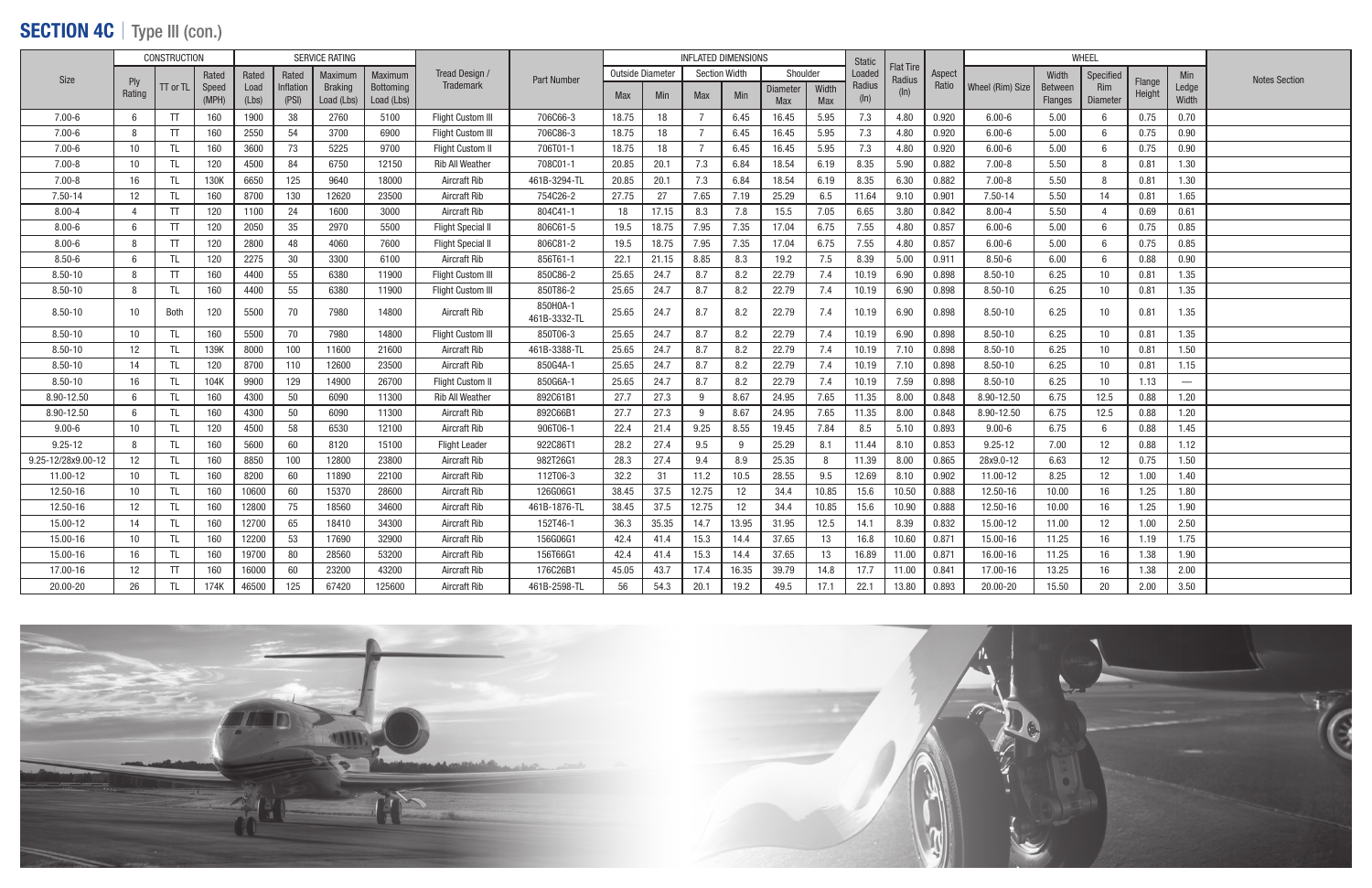## SECTION 4D | Type VII

|        |                   | <b>CONSTRUCTION</b> |       |       |           | <b>SERVICE RATING</b> |            |                          |                       |                  |            |      | <b>INFLATED DIMENSIONS</b> |                 |       | Static |                            |        |                  |         | <b>WHEEL</b> |                  |       |                      |
|--------|-------------------|---------------------|-------|-------|-----------|-----------------------|------------|--------------------------|-----------------------|------------------|------------|------|----------------------------|-----------------|-------|--------|----------------------------|--------|------------------|---------|--------------|------------------|-------|----------------------|
| Size   |                   |                     | Rated | Rated | Rated     | Maximum               | Maximum    | Tread Design /           | <b>Part Number</b>    | Outside Diameter |            |      | <b>Section Width</b>       | Shoulder        |       | Loaded | <b>Flat Tire</b><br>Radius | Aspect |                  | Width   | Specified    |                  | Min   | <b>Notes Section</b> |
|        | Ply<br>Rating     | TT or TL            | Speed | Load  | Inflation | <b>Braking</b>        | Bottoming  | <b>Trademark</b>         |                       | Max              | <b>Min</b> | Max  | Min                        | <b>Diameter</b> | Width | Radius | $(\ln)$                    | Ratio  | Wheel (Rim) Size | Between | Rim          | Flange<br>Height | Ledge |                      |
|        |                   |                     | (MPH) | (Lbs) | (PSI)     | Load (Lbs)            | Load (Lbs) |                          |                       |                  |            |      |                            | <b>Max</b>      | Max   | (ln)   |                            |        |                  | Flanges | Diameter     |                  | Width |                      |
| 16x4.4 | $\overline{4}$    | TL.                 | 210   | 1100  | 55        | 1650                  | 3300       | <b>Flight Eagle</b>      | 164F43-2              | 16               | 15.5       | 4.45 | 4.15                       | 14.55           | 3.9   | 6.9    | 5.90                       | 0.901  | 16x4.4           | 3.50    |              | 0.81             | 0.80  |                      |
| 16x4.4 | 6                 | TT                  | 160   | 1700  | 85        | 2550                  | 5100       | <b>Aircraft Rib</b>      | 164F66-2<br>461B-2494 | 16               | 15.5       | 4.45 | 4.15                       | 14.55           | 3.9   | 6.9    | 5.90                       | 0.901  | 16x4.4           | 3.50    |              | 0.81             | 0.80  |                      |
| 16x4.4 | 6                 | TL                  | 210   | 1700  | 85        | 2550                  | 5100       | <b>Flight Eagle</b>      | 164F63-1              | 16               | 15.5       | 4.45 | 4.15                       | 14.55           | 3.9   | 6.9    | 5.90                       | 0.901  | 16x4.4           | 3.50    |              | 0.81             | 0.90  |                      |
| 16x4.4 | 6                 | TL                  | 210   | 1700  | 85        | 2550                  | 5100       | Flight Eagle DT          | 164F63-2              | 16               | 15.5       | 4.45 | 4.15                       | 14.55           | 3.9   | 6.9    | 5.90                       | 0.901  | 16x4.4           | 3.50    |              | 0.81             | 0.90  |                      |
| 16x4.4 | 10                |                     | 190   | 2900  | 155       | 4400                  | 7800       | Flight Eagle DDT         | 164F08-2              | 16               | 15.5       | 4.45 | 4.15                       | 14.55           | 3.9   | 6.9    | 5.90                       | 0.901  | 16x4.4           | 3.50    |              | 0.81             | 0.80  |                      |
| 16x4.4 | 10                |                     | 210   | 2900  | 155       | 4400                  | 7800       | Flight Eagle DT          | 164F03-1              | 16               | 15.5       | 4.45 | 4.15                       | 14.55           | 3.9   | 6.9    | 5.90                       | 0.901  | 16x4.4           | 3.50    |              | 0.81             | 0.90  |                      |
| 16x4.4 | 10                | TL.                 | 210   | 2900  | 155       | 4400                  | 7800       | Flight Eagle DT          | 164F03-2              | 16               | 15.5       | 4.45 | 4.15                       | 14.55           | 3.9   | 6.9    | 5.90                       | 0.901  | 16x4.4           | 3.50    |              | 0.81             | 0.80  |                      |
| 16x4.4 | 12                | TL                  | 190   | 3475  | 185       | 5213                  | 10425      | <b>Flight Eagle</b>      | 164F28-1              | 16               | 15.5       | 4.45 | 4.15                       | 14.55           | 3.9   | 6.9    | 5.90                       | 0.901  | 16x4.4           | 3.50    |              | 0.81             | 1.20  |                      |
| 18x4.4 | 6                 | TL.                 | 174K  | 2100  | 100       | 3150                  | 6300       | <b>Aircraft Rib</b>      | 461B-2741-TL          | 17.9             | 17.4       | 4.45 | 4.15                       | 16.5            | 3.9   | 7.9    | 6.90                       | 0.889  | 18x4.4           | 3.50    | 10           | 0.81             | 1.05  |                      |
| 18x4.4 | 6                 | TL                  | 190   | 2100  | 100       | 3150                  | 6300       | Aircraft Rib DDT         | 184F68-1              | 17.9             | 17.4       | 4.45 | 4.15                       | 16.5            | 3.9   | 7.9    | 6.90                       | 0.889  | 18x4.4           | 3.50    | 10           | 0.81             | 1.05  |                      |
| 18x4.4 | 10                |                     | 190   | 3550  | 185       | 5320                  | 10600      | Aircraft Rib DDT         | 184F08-1              | 17.9             | 17.4       | 4.45 | 4.15                       | 16.5            | 3.9   | 7.9    | 7.10                       | 0.889  | 18x4.4           | 3.50    | 10           | 0.81             | 1.25  |                      |
| 18x4.4 | 10                | TL                  | 210   | 3550  | 185       | 5320                  | 10600      | Flight Eagle DT          | 184F03-2              | 17.9             | 17.4       | 4.45 | 4.15                       | 16.5            | 3.9   | 7.9    | 7.10                       | 0.889  | 18x4.4           | 3.50    | 10           | 0.81             | 1.25  |                      |
| 18X4.4 | 10                | TL.                 | 210   | 3550  | 185       | 5320                  | 10600      | Aircraft Rib DDT         | 184F10-2              | 17.9             | 17.4       | 4.45 | 4.15                       | 16.5            | 3.9   | 7.9    | 7.10                       | 0.889  | 18x4.4           | 3.50    | 10           | 0.81             | 1.25  |                      |
| 18x4.4 | 10                | TL.                 | 210   | 3550  | 185       | 5320                  | 10600      | Aircraft Rib DDT         | 184F13-5              | 17.9             | 17.4       | 4.45 | 4.15                       | 16.5            | 3.9   | 7.9    | 7.10                       | 0.889  | 18x4.4           | 3.50    | 10           | 0.81             | 1.25  |                      |
| 18x4.4 | 12                | TL                  | 210   | 4350  | 225       | 6520                  | 13000      | Flight Eagle DT          | 184F23-2              | 17.9             | 17.4       | 4.45 | 4.15                       | 16.5            | 3.9   | 7.9    | 7.00                       | 0.889  | 18x4.4           | 3.50    | 10           | 0.81             | 1.25  |                      |
| 18x4.4 | 12                |                     | 210   | 4350  | 225       | 6520                  | 13000      | Aircraft Rib DT          | 184F23-4              | 17.9             | 17.4       | 4.45 | 4.15                       | 16.5            | 3.9   | 7.9    | 7.00                       | 0.889  | 18x4.4           | 3.50    | 10           | 0.81             | 1.25  |                      |
| 18x5.5 | 8                 | TT                  | 120   | 3050  | 105       | 4570                  | 9200       | <b>Flight Special II</b> | 185F81-1              | 17.9             | 17.3       | 5.75 | 5.35                       | 16.2            | 5     | 7.5    | 5.90                       | 0.869  | 18x5.5           | 4.25    |              | 0.88             | 1.25  |                      |
| 18x5.5 | 8                 | TL                  | 139K  | 3050  | 105       | 4570                  | 9200       | <b>Aircraft Rib</b>      | 461B-3075-TL          | 17.9             | 17.3       | 5.75 | 5.35                       | 16.2            | 5     | 7.5    | 5.90                       | 0.869  | 18x5.5           | 4.25    |              | 0.88             | 1.25  |                      |
| 18x5.5 | 8                 |                     | 190   | 3050  | 105       | 4570                  | 9200       | <b>Flight Eagle</b>      | 185F88-6              | 17.9             | 17.3       | 5.75 | 5.35                       | 16.2            | 5     | 7.5    | 5.90                       | 0.869  | 18x5.5           | 4.25    |              | 0.88             | 1.25  |                      |
| 18x5.5 | 8                 | TL.                 | 210   | 3050  | 105       | 4570                  | 9200       | <b>Flight Leader</b>     | 185F83G1              | 17.9             | 17.3       | 5.75 | 5.35                       | 16.2            | 5     | 7.5    | 5.90                       | 0.869  | 18x5.5           | 4.25    |              | 0.88             | 1.25  |                      |
| 18X5.5 | 10                | TL                  | 210   | 4000  | 140       | 6000                  | 12000      | <b>Flight Eagle</b>      | 185F03-5              | 17.9             | 17.3       | 5.75 | 5.35                       | 16.2            | 5     | 7.5    | 6.10                       | 0.869  | 18x5.5           | 4.25    |              | 0.88             | 1.25  |                      |
| 18x5.5 | 10                |                     | 210   | 4000  | 140       | 6000                  | 12000      | <b>Flight Leader DT</b>  | 185K03-1              | 17.9             | 17.3       | 5.75 | 5.35                       | 16.2            | 5     | 7.5    | 6.10                       | 0.869  | 18x5.5           | 4.25    |              | 0.88             | 1.25  |                      |
| 18x5.5 | 14                |                     | 239K  | 6200  | 215       | 9300                  | 18600      | <b>Aircraft Rib</b>      | 185P4HG1              | 17.9             | 17.3       | 5.75 | 5.35                       | 16.2            | -5    | 7.5    | 6.30                       | 0.869  | 18x5.5           | 4.25    |              | 0.88             | 1.50  |                      |
| 20x4.4 | 14                |                     | 255   | 6500  | 265       | 9750                  | 19500      | <b>Aircraft Rib</b>      | 461B-3779-TL          | 20               | 19.5       | 4.45 | 4.15                       | 19.45           | 3.95  | 8.9    | 8.10                       | 0.901  | 20x4.4           | 3.50    | 12           | 0.81             | 1.28  |                      |
| 22x5.5 | 12                | TL.                 | 174K  | 7100  | 235       | 10650                 | 21300      | <b>Rib All Weather</b>   | 461B-3247-TL          | 22.15            | 21.55      | 5.7  | 5.35                       | 21.3            | 4.95  | 9.65   | 8.30                       | 0.890  | 22x5.5           | 4.25    | 12           | 0.88             | 1.45  |                      |
| 24x5.5 | 12                |                     | 139K  | 8070  | 250       | 12110                 | 24200      | <b>Rib All Weather</b>   | 461B-3246-TL          | 24.15            | 23.55      | 5.7  | 5.35                       | 23.3            | 4.95  | 10.65  | 9.10                       | 0.887  | 24x5.5           | 4.25    | 14           | 0.88             | 1.38  |                      |
| 24x5.5 | 16                | TT                  | 174K  | 11500 | 355       | 17250                 | 34500      | <b>Rib All Weather</b>   | 461B-2482-AS          | 24.15            | 23.55      | 5.7  | 5.35                       | 23.3            | 4.95  | 10.65  | 9.50                       | 0.887  | 24x5.5           | 4.25    | 14           | 0.88             | 1.38  |                      |
| 26x6.6 | 10                | TL.                 | 225   | 6900  | 155       | 10350                 | 20700      | Flight Leader DT         | 266F02-6              | 25.75            | 25.05      | 6.65 | 6.25                       | 23.55           | 5.85  | 11.2   | 9.30                       | 0.884  | 26x6.6           | 5.00    | 14           | 1.00             | 1.40  |                      |
| 26x6.6 | 12                | TL.                 | 225   | 8600  | 185       | 12900                 | 25800      | <b>Flight Leader</b>     | 266F22-3              | 25.75            | 25.05      | 6.65 | 6.25                       | 23.55           | 5.85  | 11.2   | 9.40                       | 0.884  | 26x6.6           | 5.00    | 14           | 1.00             | 1.70  |                      |
| 26x6.6 | 14                | TL                  | 210   | 10000 | 225       | 15000                 | 30000      | <b>Flight Eagle</b>      | 266F43-2              | 25.75            | 25.05      | 6.65 | 6.25                       | 23.55           | 5.85  | 11.2   | 9.39                       | 0.884  | 26x6.6           | 5.00    | 14           | 1.00             | 1.70  |                      |
| 24x7.7 | 6                 | TL                  | 190   | 2950  | 55        | 4420                  | 8800       | <b>Flight Leader</b>     | 247F68G1              | 24.15            | 23.3       | 7.65 | 7.2                        | 21.5            | 6.75  | 10     | 7.00                       | 0.924  | 24x7.7           | 5.50    | 10           | 0.91             | 1.25  |                      |
| 24x7.7 | 8                 | TL.                 | 160   | 4150  | 75        | 6220                  | 12500      | <b>Flight Leader</b>     | 247F86T1              | 24.15            | 23.3       | 7.65 | 7.2                        | 21.5            | 6.75  | 10     | 7.00                       | 0.924  | 24x7.7           | 5.50    | 10           | 0.91             | 1.25  |                      |
| 24x7.7 | 10                |                     | 210   | 5400  | 90        | 8100                  | 16200      | <b>Flight Leader</b>     | 247F03G3              | 24.15            | 23.3       | 7.65 |                            | 21.5            | 6.75  | 10     | 7.20                       | 0.924  | 24x7.7           | 5.50    | 10           | 0.91             | 1.25  |                      |
|        |                   | TL.                 |       | 5400  |           |                       | 16200      |                          | 247F02G1              |                  |            | 7.65 | 7.2                        |                 | 6.75  |        |                            |        |                  |         |              |                  | 1.25  |                      |
| 24x7.7 | 10                | TL.                 | 225   |       | 90        | 8100                  |            | Flight Leader DT         |                       | 24.15            | 23.3       |      | 7.2                        | 21.5            |       | 10     | 7.20                       | 0.924  | 24x7.7           | 5.50    | 10           | 0.91             |       |                      |
| 24x7.7 | $12 \overline{ }$ | TL.                 | 225   | 6800  | 110       | 10200                 | 20400      | <b>Flight Leader</b>     | 247F22-1              | 24.15            | 23.3       | 7.65 | 7.2                        | 21.5            | 6.75  | 10     | 7.30                       | 0.924  | 24x7.7           | 5.5     | 10           | 0.91             | 1.25  |                      |
| 24x7.7 | 12                | TL.                 | 225   | 6800  | 110       | 10200                 | 20400      | <b>Flight Leader</b>     | 247F22T2              | 24.15            | 23.3       | 7.65 | 7.2                        | 21.5            | 6.75  | 10     | 7.30                       | 0.924  | 24x7.7           | 5.5     | 10           | 0.91             | 1.25  |                      |
| 24x7.7 | $12 \overline{ }$ | TL.                 | 225   | 6800  | 110       | 10200                 | 20400      | <b>Flight Leader DT</b>  | 247F22T1              | 24.15            | 23.3       | 7.65 | 7.2                        | 21.5            | 6.75  | 10     | 7.30                       | 0.924  | 24x7.7           | 5.50    | 10           | 0.91             | 1.25  |                      |
| 24x7.7 | 14                | TL.                 | 190   | 8200  | 135       | 12300                 | 24600      | <b>Flight Leader</b>     | 247F48-3              | 24.15            | 23.3       | 7.65 | 7.2                        | 21.5            | 6.75  | 10     | 7.40                       | 0.924  | 24x7.7           | 5.50    | 10           | 0.91             | 1.60  |                      |
| 24x7.7 | 14                | TL.                 | 217K  | 8200  | 135       | 12300                 | 24600      | <b>Aircraft Rib</b>      | 461B-2681-TL          | 24.15            | 23.3       | 7.65 | 7.2                        | 21.5            | 6.75  | 10     | 7.40                       | 0.924  | 24x7.7           | 5.50    | 10           | 0.91             | 1.60  |                      |
| 24x7.7 | 16                | TL                  | 210   | 9725  | 165       | 14590                 | 29200      | <b>Flight Leader</b>     | 247F63-3<br>247F63T2  | 24.15            | 23.3       | 7.65 | 7.2                        | 21.5            | 6.75  | 10     | 7.50                       | 0.924  | 24x7.7           | 5.50    | 10           | 0.91             | 1.70  |                      |
| 24x7.7 | 16                | TL.                 | 225   | 9725  | 165       | 14590                 | 29200      | <b>Flight Leader</b>     | 247F62-1              | 24.15            | 23.3       | 7.65 | 7.2                        | 21.5            | 6.75  | 10     | 7.50                       | 0.924  | 24x7.7           | 5.50    | 10           | 0.91             | 1.70  |                      |
| 28x7.7 | 14                | TL.                 | 174K  | 11000 | 195       | 16500                 | 33000      | Aircraft Rib             | 461B-3356-TL          | 27.4             | 26.6       | 7.85 | 7.4                        | 24.9            | 6.95  | 11.75  | 9.30                       | 0.851  | 28x7.7           | 6.00    | 14           | 1.00             | 1.75  |                      |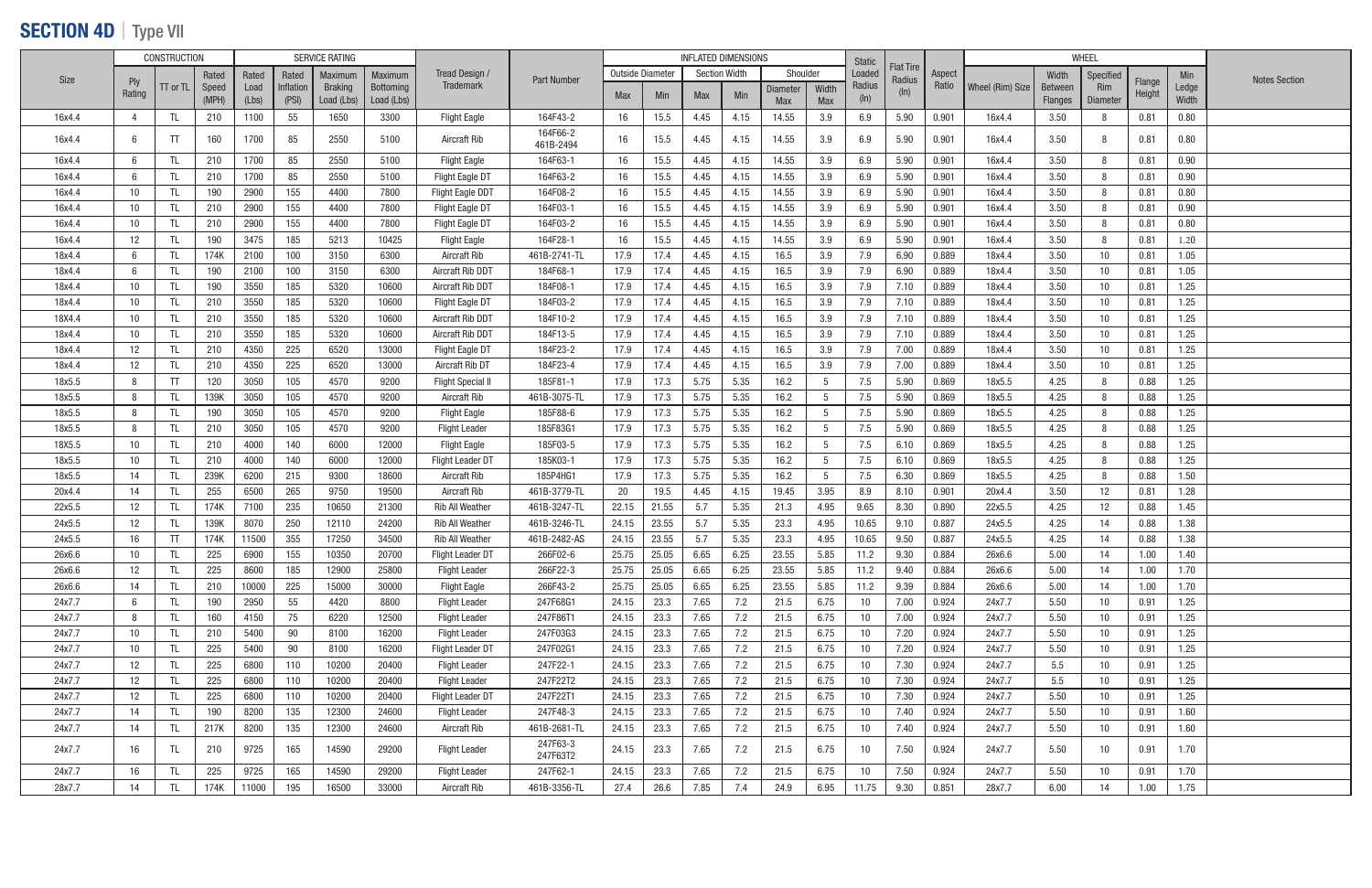### SECTION 4D | Type VII (con.)

|          |                      | <b>CONSTRUCTION</b> |                |               | SERVICE RATING     |                              |                                |                         |                                      |                  |            | <b>INFLATED DIMENSIONS</b> |                      |                               |                     | <b>Static</b>     |                            |        |                  |                                  | WHEEL                  |                  |                |                      |
|----------|----------------------|---------------------|----------------|---------------|--------------------|------------------------------|--------------------------------|-------------------------|--------------------------------------|------------------|------------|----------------------------|----------------------|-------------------------------|---------------------|-------------------|----------------------------|--------|------------------|----------------------------------|------------------------|------------------|----------------|----------------------|
| Size     |                      |                     | Rated          | Rated         | Rated              | Maximum                      | Maximum                        | Tread Design /          | <b>Part Number</b>                   | Outside Diameter |            |                            | <b>Section Width</b> | Shoulder                      |                     | Loadec            | <b>Flat Tire</b><br>Radius | Aspect |                  | Width                            | Specified              |                  | Min            | <b>Notes Section</b> |
|          | <b>Ply</b><br>Rating | TT or TL            | Speed<br>(MPH) | Load<br>(Lbs) | Inflation<br>(PSI) | <b>Braking</b><br>Load (Lbs) | <b>Bottoming</b><br>Load (Lbs) | <b>Trademark</b>        |                                      | <b>Max</b>       | <b>Min</b> | <b>Max</b>                 | Min                  | <b>Diameter</b><br><b>Max</b> | Width<br><b>Max</b> | Radius<br>$(\ln)$ | $(\ln)$                    | Ratio  | Wheel (Rim) Size | <b>Between</b><br><b>Flanges</b> | <b>Rim</b><br>Diameter | Flange<br>Height | Ledge<br>Width |                      |
| 24.5x8.5 | 10                   | TL                  | 210            | 5700          | 85                 | 8550                         | 17100                          | <b>Flight Leader DT</b> | 248F03T1                             | 24.5             | 23.75      | 8.5                        | 8                    | 21.89                         | 7.5                 | 10.05             | 7.20                       | 0.856  | 8.50-10          | 6.25                             | 10                     | 0.81             | 1.35           |                      |
| 24.5x8.5 | 12                   | TL                  | 160            | 6900          | 90                 | 10000                        | 18600                          | <b>Flight Leader</b>    | 248P26G1                             | 24.5             | 23.75      | 8.5                        | - 8                  | 21.9                          | 7.5                 | 9.85              | 7.09                       | 0.856  | $8.50 - 10$      | 6.25                             | 10 <sup>1</sup>        | 0.81             | 1.35           |                      |
| 30x8.8   | 16                   | TL                  | 225            | 14200         | 199                | 21300                        | 42600                          | <b>Flight Leader</b>    | 309F62G1                             | 30.3             | 29.5       | 8.9                        | 8.3                  | 27.35                         | 7.85                | 12.94             | 10.10                      | 0.865  | 30x8.8           | 7.00                             | 15                     | 1.13             | 2.25           |                      |
| 32x8.8   | 14                   |                     | 210            | 13000         | 170                | 19500                        | 39000                          | <b>Flight Leader</b>    | 328F43G1                             | 31               | 30.05      | 8.9                        | 8.35                 | 28.05                         | 7.9                 | 13.3              | 10.40                      | 0.842  | 32x8.8           | 7.00                             | 16                     | 1.13             | 1.75           |                      |
| 34x11    | 22                   |                     | 225            | 20500         | 185                | 30750                        | 61500                          | <b>Flight Leader</b>    | 341F22-2                             | 33.4             | 32.6       | 11.3                       | 10.6                 | 29.9                          | 9.94                | 13.94             | 10.10                      | 0.867  | 34x11            | 9.00                             | 14                     | 1.50             | 2.70           |                      |
| 36x11    | 22                   | TL                  | 190            | 23300         | 200                | 34950                        | 69900                          | <b>Aircraft Rib</b>     | 461B-3383-TL                         | 35.1             | 34         | 11.5                       | 10.8                 | 31.65                         | 10.1                | 14.75             | 11.19                      | 0.832  | 36x11            | 9.00                             | 16                     | 1.38             | 2.90           |                      |
| 36x11    | -22                  |                     | 225            | 23300         | 200                | 34950                        | 69900                          | <b>Flight Leader</b>    | 361F22-2<br>361F22T1                 | 35.1             | 34         | 11.5                       | 10.8                 | 31.65                         | 10.1                | 14.75             | 11.19                      | 0.832  | 36x11            | 9.00                             | 16                     | 1.38             | 2.60           |                      |
| 36x11    | 24                   |                     | 201            | 26500         | 235                | 39750                        | 79500                          | <b>Aircraft Rib</b>     | 461B-3219-TL                         | 35.1             | 34         | 11.5                       | 10.8                 | 31.65                         | 10.1                | 14.75             | 11.00                      | 0.832  | 36x11            | 9.00                             | 16                     | 1.38             | 2.80           |                      |
| 39x13    | 14                   |                     | 210            | 15000         | 100                | 22500                        | 45000                          | <b>Flight Leader</b>    | 393F43-1                             | 38.25            | 37.3       | 13                         | 12.25                | 34.25                         | 11.44               | 15.8              | 10.69                      | 0.861  | 12.50-16         | 10.00                            | 16                     | 1.25             | 2.20           |                      |
| 39x13    | 16                   | TL                  | 195K           | 17200         | 115                | 25800                        | 51600                          | Aircraft Rib            | 461B-2787-TL                         | 38.25            | 37.3       | 13                         | 12.25                | 34.25                         | 11.44               | 15.8              | 11.00                      | 0.861  | 12.50-16         | 10.00                            | 16                     | 1.25             | 2.30           |                      |
| 39x13    | 16                   | TI                  | 225            | 17200         | 115                | 25800                        | 51600                          | <b>Flight Leader</b>    | 393F62G5<br>393F62T2                 | 38.25            | 37.3       | 13                         | 12.25                | 34.25                         | 11.44               | 15.8              | 11.00                      | 0.861  | 12.50-16         | 10.00                            | 16                     | 1.25             | 2.30           |                      |
| 39x13    | 18                   |                     | 210            | 19400         | 130                | 29100                        | 58200                          | <b>Flight Leader</b>    | 393F83-1                             | 38.25            | 37.3       | 13                         | 12.25                | 34.25                         | 11.45               | 15.8              | 11.00                      | 0.861  | 12.50-16         | 10.00                            | 16                     | 1.38             | 2.30           |                      |
| 39x13    | 24                   | TL                  | 210            | 27400         | 188                | 41100                        | 82200                          | <b>Flight Leader</b>    | 393F53-1                             | 38.25            | 37.3       | 13                         | 12.25                | 34.25                         | 11.44               | 15.85             | 11.00                      | 0.861  | 12.50-16         | 10.00                            | 16                     | 1.38             | 2.80           |                      |
| 40x14    | 16                   | TL                  | 210            | 17300         | 105                | 25950                        | 51900                          | <b>Flight Leader</b>    | 404F63T2                             | 39.8             | 38.85      | 14                         | 13.25                | 35.09                         | 12                  | 16.45             | 10.30                      | 0.856  | 40x14            | 11.00                            | 16                     | 1.63             | 2.40           |                      |
| 40x14    | 24                   | TL                  | 225            | 27700         | 170                | 41500                        | 83100                          | <b>Flight Leader</b>    | 404F42-9<br>404F42T2                 | 39.8             | 38.85      | 14                         | 13.25                | 35.09                         | 12                  | 16.45             | 10.60                      | 0.856  | 40x14            | 11.00                            | 16                     | 1.63             | 2.95           |                      |
| 40X14    | 28                   | TL                  | 174K           | 33500         | 200                | 50250                        | 100500                         | <b>Aircraft Rib</b>     | 461B-3208-TL                         | 39.8             | 38.85      | 14                         | 13.25                | 35.09                         | 12                  | 16.45             | 10.80                      | 0.856  | 40x14            | 11.00                            | 16                     | 1.63             | 3.10           |                      |
| 44x16    | 28                   | -TL                 | 174K           | 38400         | 200                | 57600                        | 115200                         | <b>Aircraft Rib</b>     | 461B-2886-TL                         | 43.25            | 42.3       | 16                         | 15.05                | 38.2                          | 13.7                | 17.95             | 12.80                      | 0.797  | 44x16            | 13.25                            | 18                     | 1.63             | 3.25           |                      |
| 44x16    | 30                   | TL                  | 225            | 41700         | 210                | 62550                        | 125100                         | <b>Flight Leader</b>    | 446F02-4                             | 43.25            | 42.3       | 16                         | 15.05                | 38.2                          | 13.7                | 17.95             | 12.80                      | 0.797  | 44x16            | 13.25                            | 18                     | 1.63             | 3.40           |                      |
| 46x16    | 28                   | TL                  | 195K           | 41800         | 210                | 62700                        | 125400                         | <b>Flight Leader ER</b> | 461B-3562-TL                         | 45.25            | 44.3       | 16                         | 15.05                | 40.7                          | 14.1                | 19                | 13.70                      | 0.797  | 46x16            | 13.25                            | 20                     | 1.75             | 3.25           |                      |
| 46x16    | 28                   |                     | 225            | 41800         | 210                | 62700                        | 125400                         | <b>Flight Leader</b>    | 466F82T6                             | 45.25            | 44.3       | 16                         | 15.05                | 40.7                          | 14.1                | 19                | 13.70                      | 0.797  | 46x16            | 13.25                            | 20                     | 1.75             | 3.25           |                      |
| 46x16    | 30                   | -TI                 | 225            | 44800         | 225                | 67200                        | 134400                         | <b>Flight Leader</b>    | 466F02-6<br>461B-3393-TL<br>466F02T5 | 45.25            | 44.3       | 16                         | 15.05                | 40.7                          | 14.1                | 19                | 14.00                      | 0.797  | 46x16            | 13.25                            | 20                     | 1.88             | 3.40           |                      |
| 46x16    | 32                   | TL                  | 225            | 48000         | 245                | 72000                        | 144000                         | <b>Flight Leader</b>    | 466F22G1                             | 45.25            | 44.3       | 16                         | 15.05                | 40.7                          | 14.1                | 19                | 14.00                      | 0.797  | 46x16            | 13.25                            | 20                     | 1.88             | 3.40           |                      |
| 49x17    | 26                   | TL                  | 174K           | 39600         | 170                | 59400                        | 118800                         | <b>Aircraft Rib</b>     | 461B-3505-TL                         | 48.75            | 47.7       | 17.25                      | 16.4                 | 43                            | 14.5                | 20.14             | 13.40                      | 0.838  | 46x16            | 13.25                            | 20                     | 1.75             | 3.25           |                      |
| 49x17    | 26                   | TL                  | 195K           | 39600         | 170                | 59400                        | 118800                         | <b>Aircraft Rib</b>     | 461B-2688-TL                         | 48.75            | 47.7       | 17.25                      | 16.4                 | 43                            | 14.5                | 20.14             | 13.40                      | 0.838  | 46x16            | 13.25                            | 20                     | 1.75             | 3.25           |                      |
| 49x17    | 30                   | TL                  | 225            | 46700         | 195                | 70050                        | 140100                         | <b>Flight Leader</b>    | 497F02-7<br>497F02T5<br>497F02T6     | 48.75            | 47.7       | 17.25                      | 16.4                 | 43                            | 14.5                | 20.2              | 14.40                      | 0.838  | 46x16            | 13.25                            | 20                     | 1.88             | 3.50           |                      |
| 49x17    | 32                   |                     | 235            | 50400         | 210                | 75600                        | 151200                         | <b>Flight Leader</b>    | 497F29-3<br>497F29T1                 | 48.75            | 47.7       | 17.25                      | 16.4                 | 43                            | 14.5                | 20.2              | 14.00                      | 0.838  | 46x16            | 13.25                            | 20                     | 1.88             | 3.65           |                      |
| 56x16    | 38                   | TL                  | 217K           | 76000         | 315                | 114000                       | 228000                         | <b>Aircraft Rib</b>     | 461B-2403-TL                         | 55.9             | 54.8       | 16.2                       | 15.5                 | 50.84                         | 14.26               | 24                | 18.80                      | 0.862  | 56x16            | 12.75                            | 28                     | 2.25             | 4.60           |                      |

# SECTION 4E | Metric

|                  |               | <b>CONSTRUCTION</b> |       |               |                    | SERVICE RATING               |                         |                      |                          |                  |       |            | <b>INFLATED DIMENSIONS</b> |                               |                     | <b>Static</b>     |                            |        |                  |                           | WHEEL                         |        |                   |                      |
|------------------|---------------|---------------------|-------|---------------|--------------------|------------------------------|-------------------------|----------------------|--------------------------|------------------|-------|------------|----------------------------|-------------------------------|---------------------|-------------------|----------------------------|--------|------------------|---------------------------|-------------------------------|--------|-------------------|----------------------|
| <b>Size</b>      |               |                     | Rated | Rated         | Rated              | <b>Maximum</b>               | Maximum                 | Tread Design /       | Part Number              | Outside Diameter |       |            | <b>Section Width</b>       | Shoulder                      |                     | Loaded            | <b>Flat Tire</b><br>Radius | Aspect |                  | Width                     | Specified                     | Flange | Min               | <b>Notes Section</b> |
|                  | Ply<br>Rating | TT or TL Speed      |       | Load<br>(Lbs) | Inflatior<br>(PSI) | <b>Braking</b><br>Load (Lbs) | Bottoming<br>Load (Lbs) | <b>Trademark</b>     |                          | Max              | Min   | <b>Max</b> | Min                        | <b>Diameter</b><br><b>Max</b> | Width<br><b>Max</b> | Radius<br>$(\ln)$ |                            | Ratio  | Wheel (Rim) Size | <b>Between</b><br>Flanges | <b>Rim</b><br><b>Diameter</b> | Height | Ledge<br>Width    |                      |
| 380x150/15x6.0-6 |               |                     |       | 600           | 45                 | 2320                         | 4300                    | <b>Aircraft Rib</b>  | 385M61-1                 | 15.2             | 14.72 | 5.91       | 5.59                       | 13.4                          | 5.3                 | 5.9               | 4.09                       | 0.865  | 380x150          | 3.75                      |                               | 0.51   | $\hspace{0.05cm}$ |                      |
| 450x190-5        | 10            |                     |       | 3600          | 75                 | 5400                         | 10800                   | <b>Flight Leader</b> | 459M08-2                 | 18.31            | 7.52  | 7.68       | 7.28                       | 15.94                         | 6.88                | 7.09              | 4.30                       | 0.850  | 450x190-5        | 6.30                      |                               | 0.71   | 1.38              |                      |
| 450x190-5        | 10            |                     | 230   | 3822          | 90                 | 5730                         | 11500                   | <b>Aircraft Rib</b>  | 459M09B1<br>461B-2987-TL | 18.11            | 17.32 | 7.72       | 7.24                       | 15.87                         | 6.81                | 7.05              | 4.50                       | 0.850  | 450x190-5        | 6.30                      |                               | 0.71   | 1.38              |                      |
| 450x190-5        | 22            |                     | 233   | 8880          | 225                | 13320                        | 26640                   | <b>Aircraft Rib</b>  | 459M23B1<br>461B-3836-TL | 18.11            | 17.32 | 7.72       | 7.24                       | 15.87                         | 6.81                | 7.15              | 5.09                       | 0.850  | 450x190-5        | 6.30                      |                               | 0.95   | 2.60              |                      |
| 605x155-13       | 10            |                     | 233   | 6610          | 164                | 9580                         | 17800                   | <b>Aircraft Rib</b>  | 605M09G1                 | 24.13            | 23.38 | 6.46       | 6.01                       | 22.28                         | 5.82                | 10.3              | 8.60                       | 0.861  | 605x155-13       | 5.43                      | 13                            | 0.80   | 1.58              |                      |
| 615x225-10       | 12            |                     | 244   | 8000          | 123                | 12000                        | 24000                   | <b>Aircraft Rib</b>  | 612M2GG1                 | 24.61            | 23.82 | 9.06       | 8.66                       | 21.26                         | 7.68                | 10.24             | 7.20                       | 0.802  | 615x225-10       | 7.87                      | 10                            | 0.89   | 1.58              |                      |
| 670x210-12       | 10            |                     |       | 6800          | 95                 | 9860                         | 18400                   | <b>Aircraft Rib</b>  | 670M06-2                 | 26.77            | 25.79 | 8.46       | 7.86                       | 24.09                         | 7.44                | 10.89             | 7.90                       | 0.874  | 670x210-12       | 6.93                      | 12 <sup>12</sup>              | 0.79   | 2.05              |                      |
| 670x210-12       | 18            |                     | 200K  | 13700         | 205                | 20550                        | 41100                   | <b>Aircraft Rib</b>  | 670M8FB1                 | 26.77            | 25.79 | 8.46       | 7.86                       | 24.2                          | 7.48                | 11.1              | 8.10                       | 0.874  | 670x210-12       | 6.93                      | 12 <sup>°</sup>               | 0.80   | 2.05              |                      |
| 750x230-15       | 14            |                     | 262   | 13151         | 152                | 19730                        | 39500                   | <b>Aircraft Rib</b>  | 753M47G2                 | 29.96            | 29.09 | 9.33       | 8.77                       | 27.2                          | 8.14                | 12.75             | 10.10                      | 0.801  | 750x230-15       | 7.00                      | 15.                           | 0.95   | 2.16              |                      |
| 750x230-15       | 22            |                     | 257   | 15620         | 232                | 23430                        | 46900                   | <b>Aircraft Rib</b>  | 753M25G3                 | 29.96            | 29.09 | 9.33       | 8.77                       | 27.2                          | 8.14                | 12.75             | 10.19                      | 0.801  | 750x230-15       | 7.00                      | 15.                           | 0.95   | 2.16              |                      |